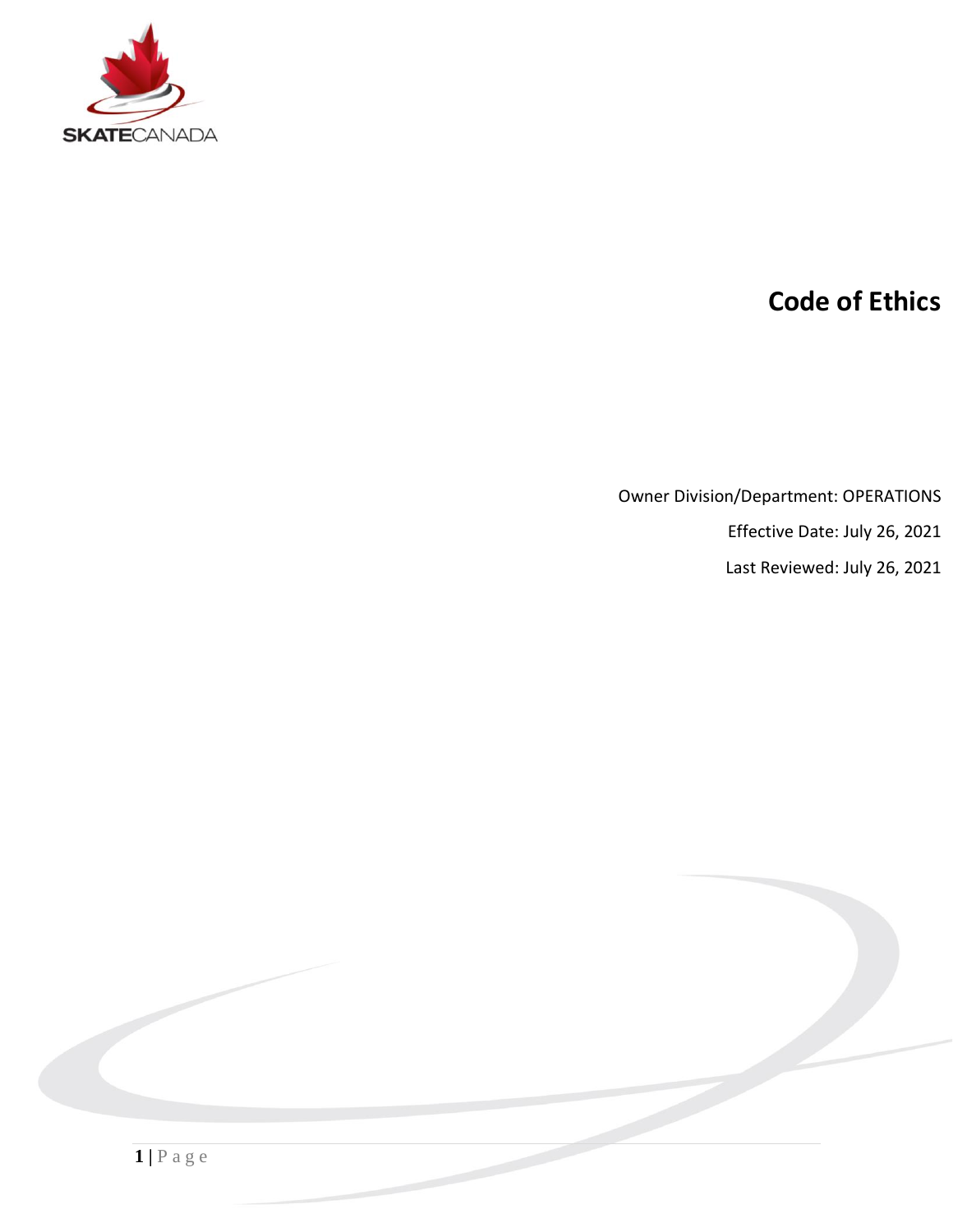# **Table of Contents**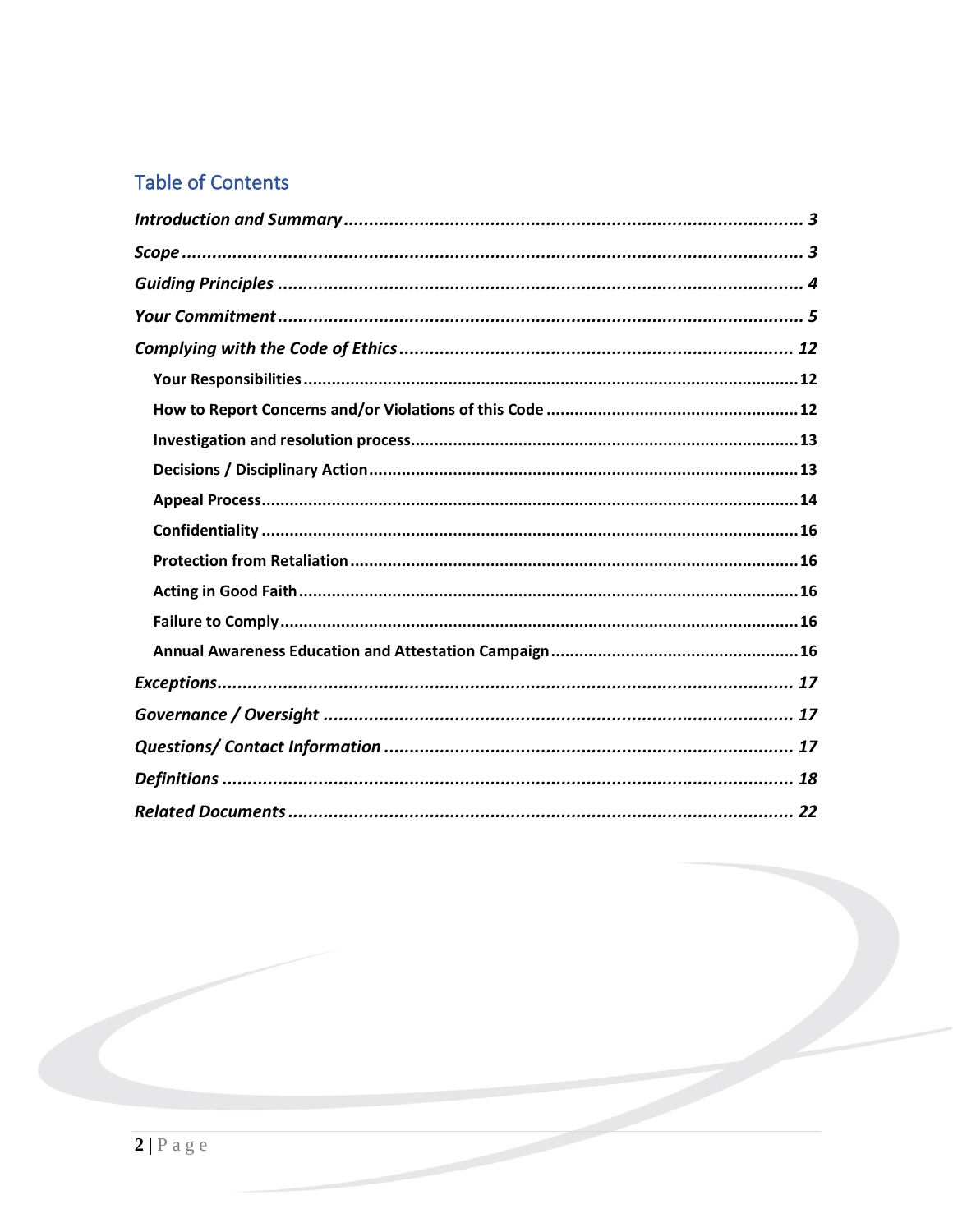### <span id="page-2-0"></span>Introduction and Summary

The purpose of Skate Canada's Code of Ethics (the "Code") is to outline the organization's expectations and guiding principles, at all times, of all individuals of appropriate decision making and behaviour within the Skate Canada community. The Code is our roadmap to maintaining the safety and well-being of all individuals to whom this Code applies within the Skate Canada community.

At Skate Canada, we are committed to our vision, mission and core values. We never allow our ethics or integrity to be compromised by our desire to succeed, regardless of the circumstances of our organization.

Our mission is to be a leader in the delivery of skating programs and have a continuing legacy of champions. It is a mission that sets the bar high, as too does this Code. As we continue to progress and execute against our organizational goals and the opportunities that lie ahead to meet this mission, we must also hold firm to our high standards for ethics.

### <span id="page-2-1"></span>Scope

This Code applies to all individuals during the business, activities, and events of Skate Canada, including but not limited to, competitions, events, practices, training camps, travel, the workplace environment, and meetings.

This Code may also apply to conduct that occurs outside of Skate Canada business, activities and events when such conduct:

- adversely affects relationships within Skate Canada (and its work and sport environment)
- is detrimental to the image and reputation of Skate Canada
- is sufficiently serious and significant as to be of general importance to skating and/or of general importance to the overall ability of Skate Canada to discharge its objectives

Note: The applicability of the individual's conduct outside of Skate Canada's business, activities, and events will be determined by Skate Canada at its sole discretion.

This Code enables the implementation of the Code of Ethics Appeal Procedure (Procedure), designed to set out the framework governing the appeal process.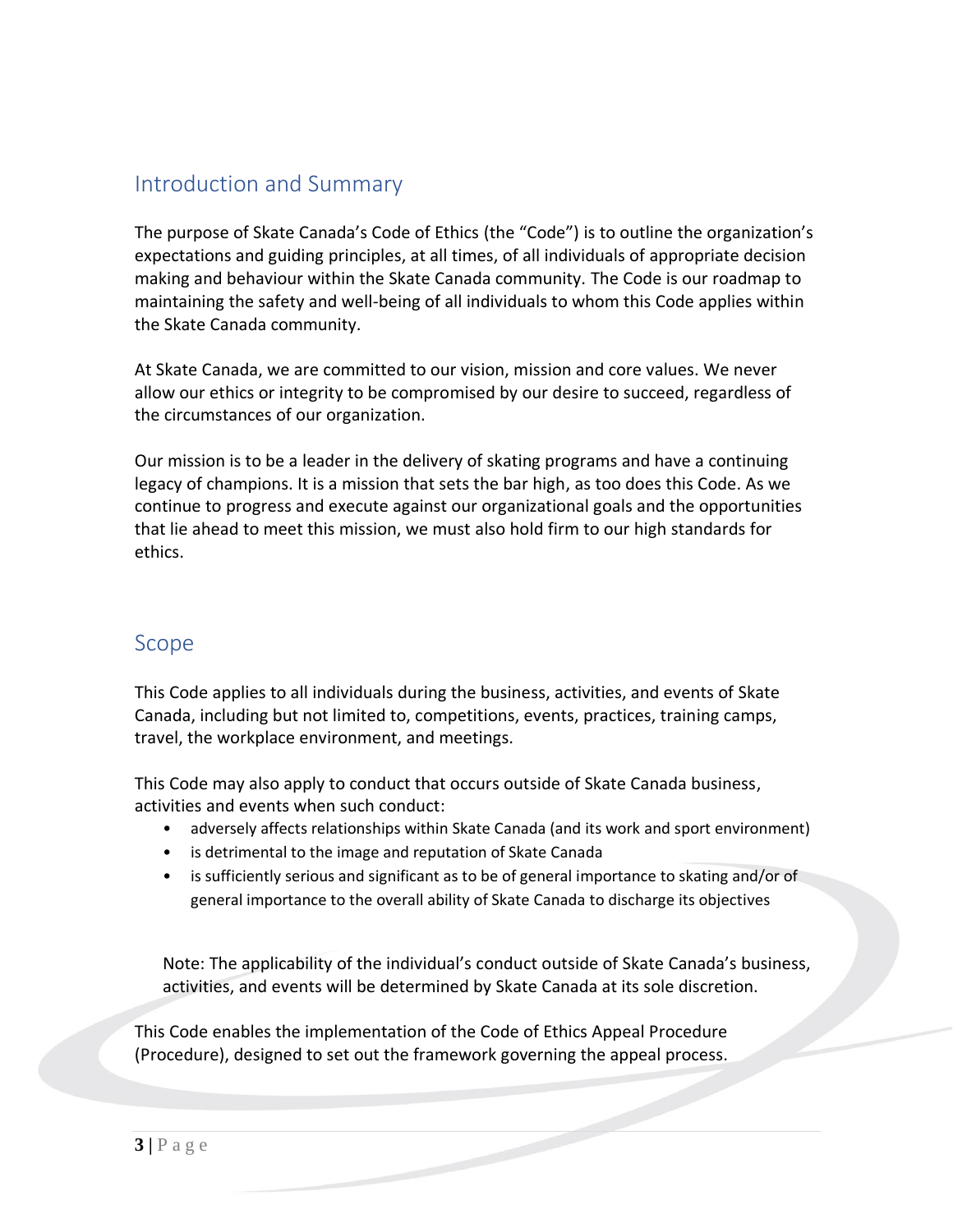This Code is to be read in conjunction with the National Safe Sport Program, the Misconduct Reporting and Resolution Policy, General Disputes and Resolution Policy, Incidents of Injury Reporting and Management Policy, Concussion Policy, Anti-Doping Policy, and the Equity, Diversity, and Inclusion and all related documents under each of these policies.

For employees, this Code is to be read in conjunction with the Code of Conduct, Respectful Workplace Policy and procedure thereunder, and the Whistleblower Policy.

For directors of the Board, members of the standing committees of the Board, and members of operating committees, this Code is to be read in conjunction with the Code of Conduct and the Whistleblower Policy.

# <span id="page-3-0"></span>Guiding Principles

Skate Canada's vision, mission and values form the guiding principles and the building blocks on which this Code rests. Living up to them is an essential part of meeting our organizational strategic imperatives, maintaining our foundational elements, and safeguarding Skate Canada's integrity, reputation and ethical practices. All individuals subject to this Code are expected to uphold and commit to the highest standards of behavior to ensure the safety and well-being of all individuals, exemplified by conduct and written and oral communications, as outlined in the Code.

With respect to our Code of Ethics, these are some of the key ethical principles that guide our actions throughout this Code:

Act and behave with integrity

Integrity is the bedrock principles of our behaviour. It is through integrity that all individuals subject to this Code earn trust. Every individual is clear on the values of Skate Canada and will keep our commitments – to each other and to all of our stakeholders. Every individual will act with good judgment and avoid even the appearance of impropriety.

#### Treat others with respect, dignity and fairness

Every individual will treat one another with respect, fairness and dignity. Every individual will value equity, diversity and inclusion, and show due consideration for each other's opinions, perspectives, and uniqueness.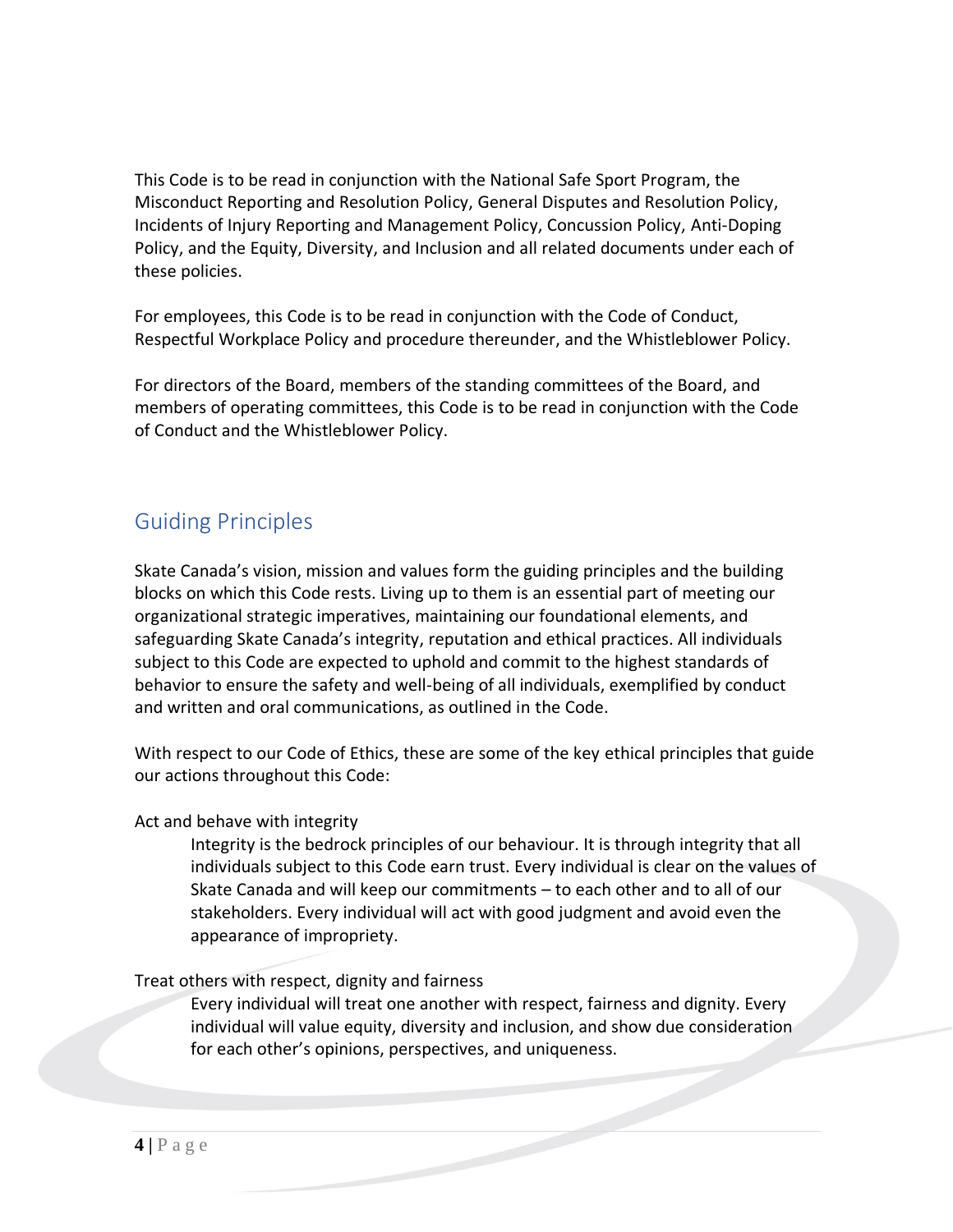#### Supporting a safe environment

The safety and well-being of all individuals in the Skate Canada community is imperative. It is everyone's collective responsibility to comply with all Safe Sport policies, procedures, education requirements, and program delivery standards and protocols in support of a safe and zero-tolerance environment that is free from all forms of misconduct (which includes maltreatment) abuse of authority, bullying and/or abusive behaviour, harassment and discrimination.

#### Take Accountability

Every individual will bring their full energy, attention and commitment to their jobs/positions, skating, coaching, officiating, etc. Every individual is accountable for their actions. No individual will deliberately mislead or deceive. Every individual will seek clarification when uncertain and raise concerns when they suspect wrongdoing or a safety concern. All individuals to whom this Code applies have a responsibility to notify the organization immediately of any violation or suspected violation of the Codes. No individual shall retaliate against an individual who has reported an incident in good faith.

#### Commitment to Excellence

In performing their duties/function, each individual will pursue excellence and strive for continuous improvement.

#### Good judgment

Every individual will think before they act. When gauging appropriateness of an activity or practice, each individual will be guided by their common sense and sound judgment.

### <span id="page-4-0"></span>Your Commitment

All individuals to whom this Policy applies have a responsibility to:

- 1. Conduct themselves in a manner that is of the highest standards, follows Skate Canada's mission, vision, core values and policies and behave accordingly by:
	- a. Treating all people with respect, dignity, and fairness;
	- b. Promoting and demonstrating a spirit of fair play, sport leadership and ethical conduct;
	- c. Acting on the belief that an individual as a person is more important than their success or my success;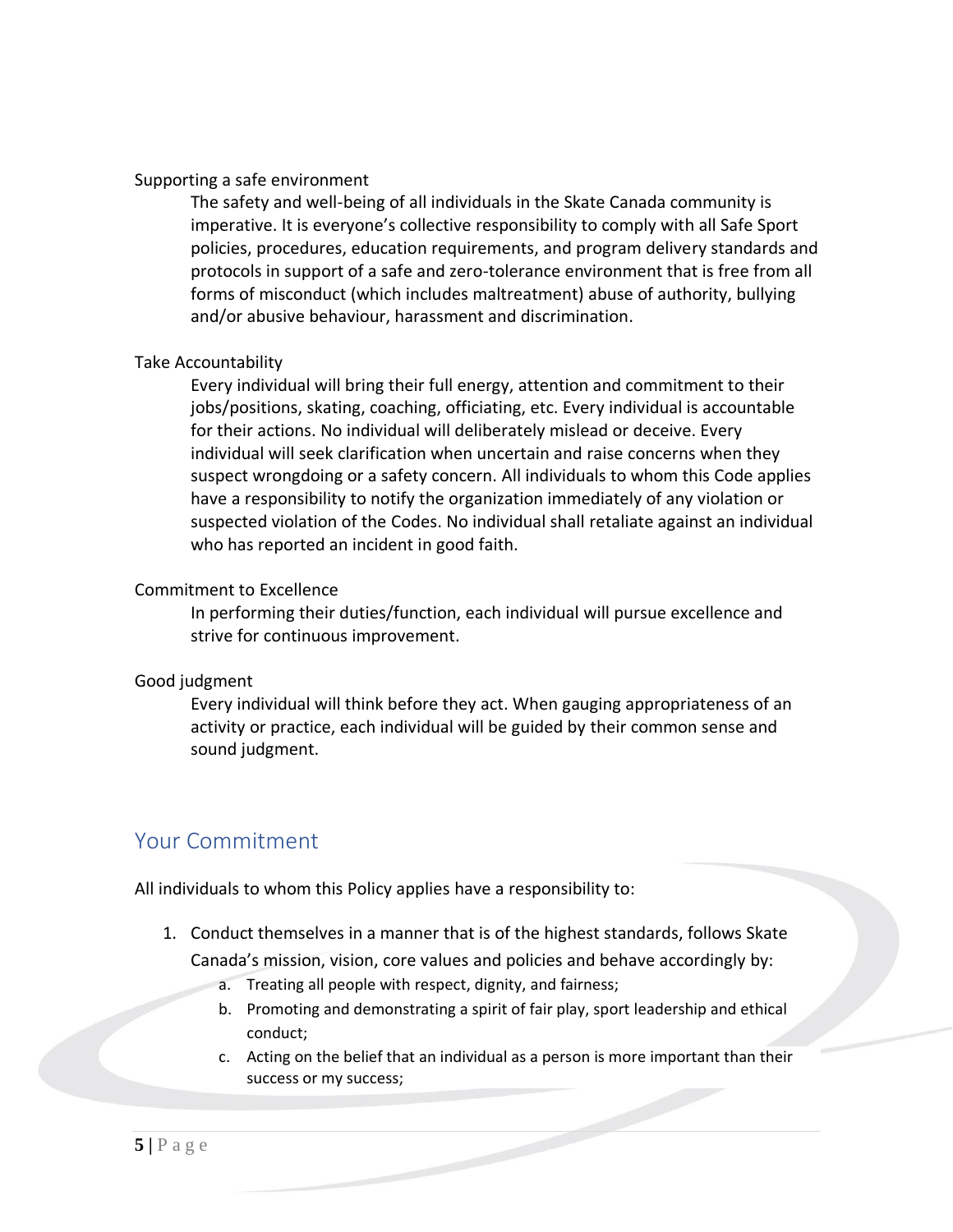- d. Acting professionally during all interactions in and surrounding Skate Canada activities;
- e. Using positive discipline that includes setting fair rules, listening, problem-solving, encouraging, and being a good example. Never using harmful methods such as but not limited to hitting, name-calling, yelling, or using insults, intimidation, or rejection;
- f. Taking all reasonable steps to secure personal and confidential information and to not disclose such information, in accordance with the Skate Canada Privacy Policy, Privacy Code, and the Employee Privacy Policy;
- g. Avoiding the perception or appearance of a conflict of interest, as well as an actual or potential conflict of interest and not allowing myself to be influenced in or placing myself in a way or situation that could be or conceived to be a conflict with the interest of the organization or the organization's reputation;
- h. Promptly disclosing any conflict of interest;
- i. Abstaining from making or influencing decisions that could be or perceived to be a conflict of interest;
- j. Conducting activities with ethical standards, fairness, and impartiality and not acting or engaging in behaviour that is intended to improperly influence or manipulate the outcome of decision (such as but not limited to, in the case of skating, a competition, test assessment; or in the case of the workplace, a hiring decision or vendor selection);
- k. Always acting in a kind, courteous and judicious manner and never engaging in any exploitative, abusive or corrupt behaviour;
- l. Using electronic communications (e.g., social media and messaging platforms see definitions for full details) responsibly, modelling appropriate behaviour that is expected of all individuals of Skate Canada. Examples include, but are not limited to:
	- i. Ensure comments may not be interpreted as slurs, demeaning or inflammatory, etc.;
	- ii. Comply with all privacy, confidentiality and intellectual property laws and in accordance with Skate Canada Privacy Code;
	- iii. Refrain from uploading, posting, emailing, or otherwise transmitting any content that is offensive, obscene, unlawful, threatening, abusive, harassing, discriminatory, embarrassing, intimidating, sexually explicit, bullying, defamatory, hateful, racist, sexist, invasive of another's privacy or otherwise objectionable / inappropriate;
- m. Supporting an equitable, diverse and inclusive sport for all, regardless of race, ancestry, colour, ethnic origin, citizenship, creed, sex, sexual orientation, gender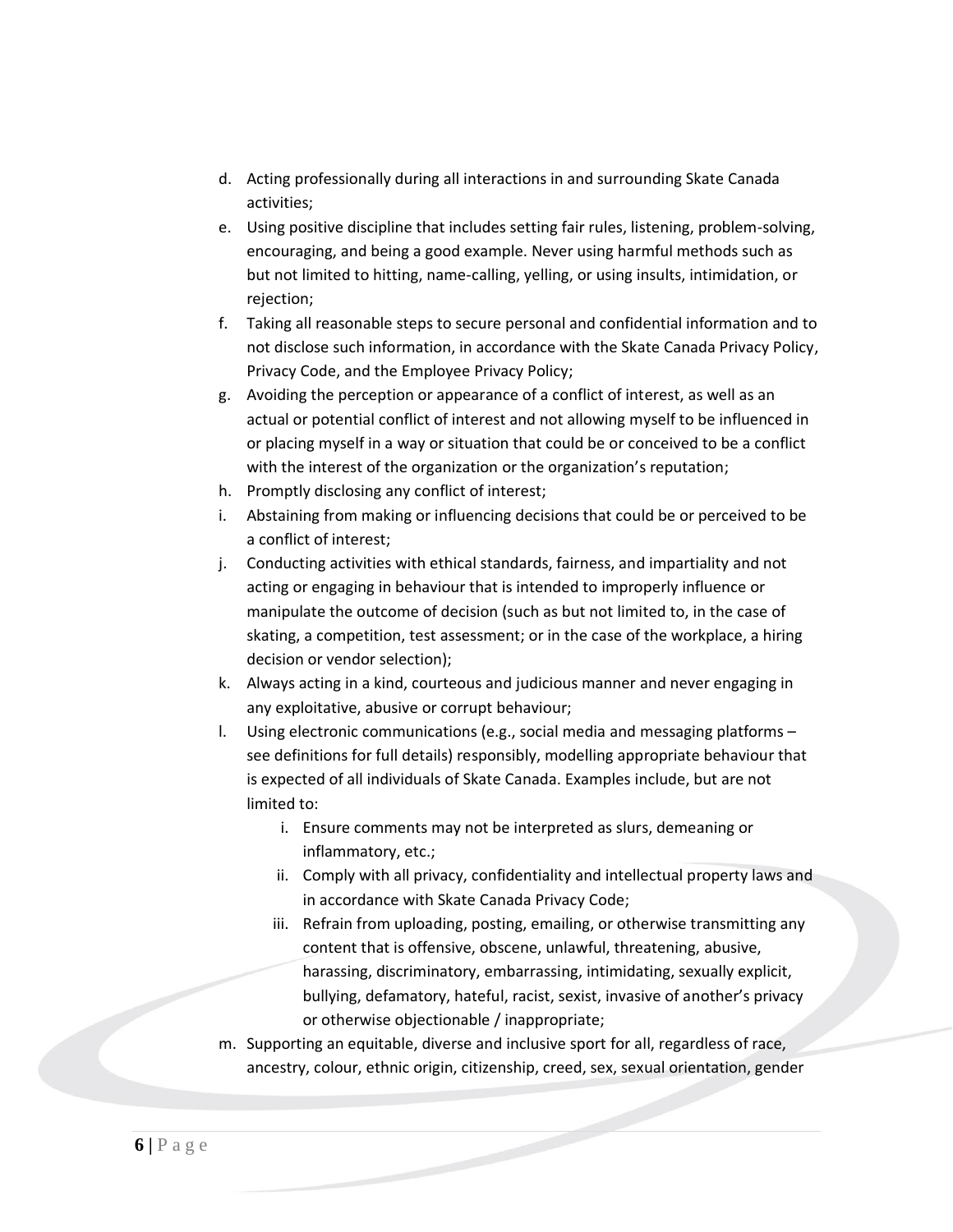identity, gender expression, age, marital status, family status, disability or any other ground of discrimination prohibited by human rights legislation;

- n. Acting, when appropriate, to correct or prevent practices that are unjustly discriminatory;
- o. Agreeing to follow the [ISU's Code of Ethics](http://static.isu.org/media/544596/2104-isu-code-of-ethics-2017.pdf) at all hosted and non-hosted ISU events and commit to reading all amendments and updates at the time of registration and throughout the year as published by Skate Canada;
- p. Agreeing to advocate, respect and practice the principles of the Skate Canada National Safe Sport Program, including return to skate protocols in the case of injury or concussion;
- q. Agreeing to follow the Government of Canada's Canadian Sport Policy and the Universal Code of Conduct to Prevent and Address Maltreatment in Sport and commit to reading all amendments and updates at the time of registration and throughout the year as published by Skate Canada; and Agreeing to understand and follow all applicable laws, industry codes and Skate Canada policies and commit to reading all amendments and updates at the time of registration and throughout the year referred to within this Code as published by Skate Canada.
- 2. Not participate in, condone, or engage in activities that are dishonest, fraudulent, deceitful, misrepresentative, abusive or illegal/criminal; nor activities that disrespect human rights or that risk the reputation of Skate Canada by:
	- a. Adhering to all federal, provincial, municipal, and host country laws;
	- b. Notifying Skate Canada if I face any new related criminal charges, ongoing criminal investigations, convictions, or bail conditions;
	- c. Not using my power or authority in an attempt to coerce another person to engage in sexual activity or to participate in unethical and/or criminal activities;
	- d. Not in any way behaving sexually with children or youth. This includes but is not limited to the use of sexual jokes, language, and/or names; participation in sexual touching and/or exploitation; the use of, reference to, or participation in pornography;
	- e. Not participating in any form of misconduct, including acts, conduct and/or behaviours that result in or have the potential to result in physical or psychological harm, which for the purposes of the National Safe Sport Program includes: maltreatment (behaviours, acts and/or conduct of abuse including physical, psychological, and sexual; neglect; grooming; and interference or manipulation with the processes related to the implementation of the National Safe Sport Program, including retaliation, aiding and abetting, failure to report maltreatment of a minor, failure to report inappropriate conduct, and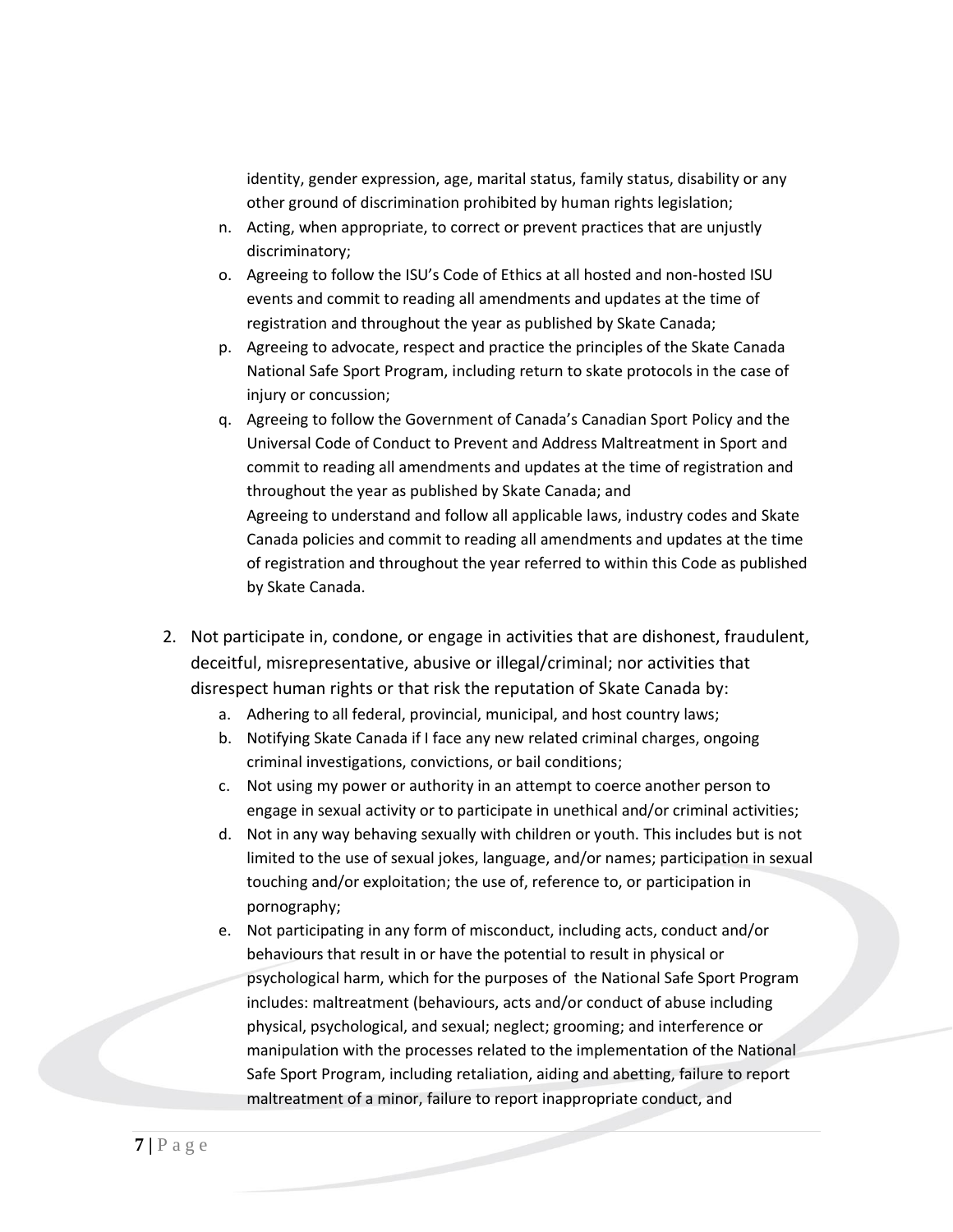intentionally filing a false allegation), abuse of authority, bullying, harassment, and discrimination, all as defined within the National Safe Sport Program;

- f. Not in any way behaving in a manner that constitutes sexual harassment. This includes but is not limited to sexually oriented comments, conduct, gestures or touching that are unwelcome or offensive, that create an offensive, hostile or intimidating environment, or that can reasonably be expected to be harmful to the recipient, whether done in person or online (including but not limited to social media);
- g. Not participating in any form of inappropriate behavior in person or online (including but not limited to social media), including but not limited to aggressive or abusive behavior, abuse of authority, unfair treatment such as but not limited to, spreading of malicious rumors or gossip, or insulting others; unwanted physical contact; stalking; unwelcome and offensive comments/jokes or body language; publishing, circulating or displaying pornographic, racist, sexually suggestive or otherwise offensive material or pictures; persistent and unreasonable criticism; coercion, such as pressure to subscribe to a particular political or religious belief;
- h. Not using oral or written expressions and/or electronic communications (e.g., social media) to publicly criticize, disrespect or exploit others, specifically all individuals to whom this Policy applies;
- i. Not abusing or exploiting children or youth in any way and will immediately report to the appropriate authorities and Skate Canada (www.skate-safe.ca) if I see or suspect anyone else doing so;
- j. Not using, possessing, directly or indirectly participate or aid in using or promoting, in the workplace for employees and directors or at skating practice, training, camps, events, and competitions, including but not limited to National and International competitions for members, registrants, and athlete support personnel the use of
	- i. controlled or legal and illegal substances and drugs (including nonmedicinal drugs and/or recreational drugs such as cannabis), except those in connection with a medical condition and an approved medical accommodation for employees or a Medical Exemption and/or Therapeutic use Exemption for athletes; and

ii. performance enhancing drugs;

For members, registrants and athlete support personnel, in particular, Skate Canada endorses and adopts the Canadian Anti-Doping Program ("CADP") and the International Skating Union ("ISU") Anti-Doping Rules and ISU Anti-Doping Procedures, which are compliant with the World Anti-Doping Agency ("WADA") World Anti-Doping Code and the WADA International Standards and guidelines;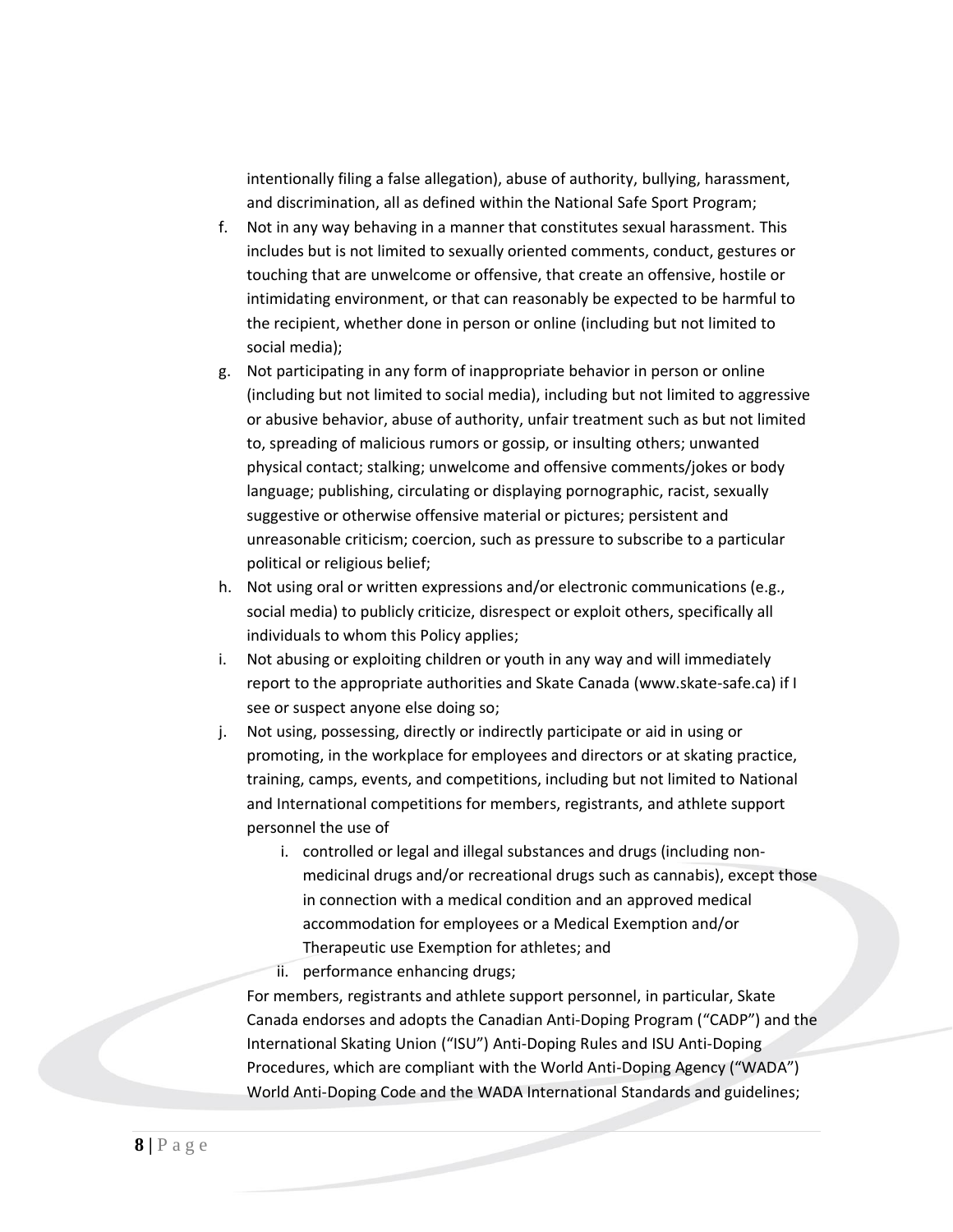- k. Not consuming alcohol in the workplace (unless in an adult-oriented social situation associated with Skate Canada events) or for members and registrants during or at skating practice, training, camps, and National and International competitions; and
- l. Not associating with any individual for the purpose of coaching, training, competition, instruction, administration, management, athletic development or supervision of the sport of skating, who has incurred an anti-doping rule violation and is serving a sanction imposed pursuant to the CADP, ISU and/or the Code and recognized by the CCES.
- 3. Not attempt to cover up or conceal any conduct of an individual that is, or may be, in breach of this Code and will report any concerns and/or violations
- 4. Fully cooperate with investigations
- 5. Fully support and adhere to the prohibition of retaliation against any individual who enact this Policy because they exercise their obligation to report a concern or issue

Board, Committee and Working Group Members and Employees In addition to the commitment as outlined above for an individual, board/committee/working group members and employees will at all times:

- a. Remember that they represent Skate Canada
- b. Lead by example
- c. Act in the best interests of Skate Canada
- d. Act with honesty and integrity and conduct themselves in a manner that is consistent with the nature and responsibilities of Skate Canada's business and the maintenance of member confidence
- e. Conduct themselves openly, professionally, lawfully, and in good faith
- f. Respect the confidentiality appropriate to issues of a sensitive nature
- g. Conform to the Bylaws and policies approved by Skate Canada, in particular but not limited to, this Code, as well as the Code of Conduct, Privacy Policy, and Respectful Workplace Policy

Clubs, Skating Schools, and Sections

In addition to the commitment as outlined above for an individual, clubs, skating schools, and sections will at all times: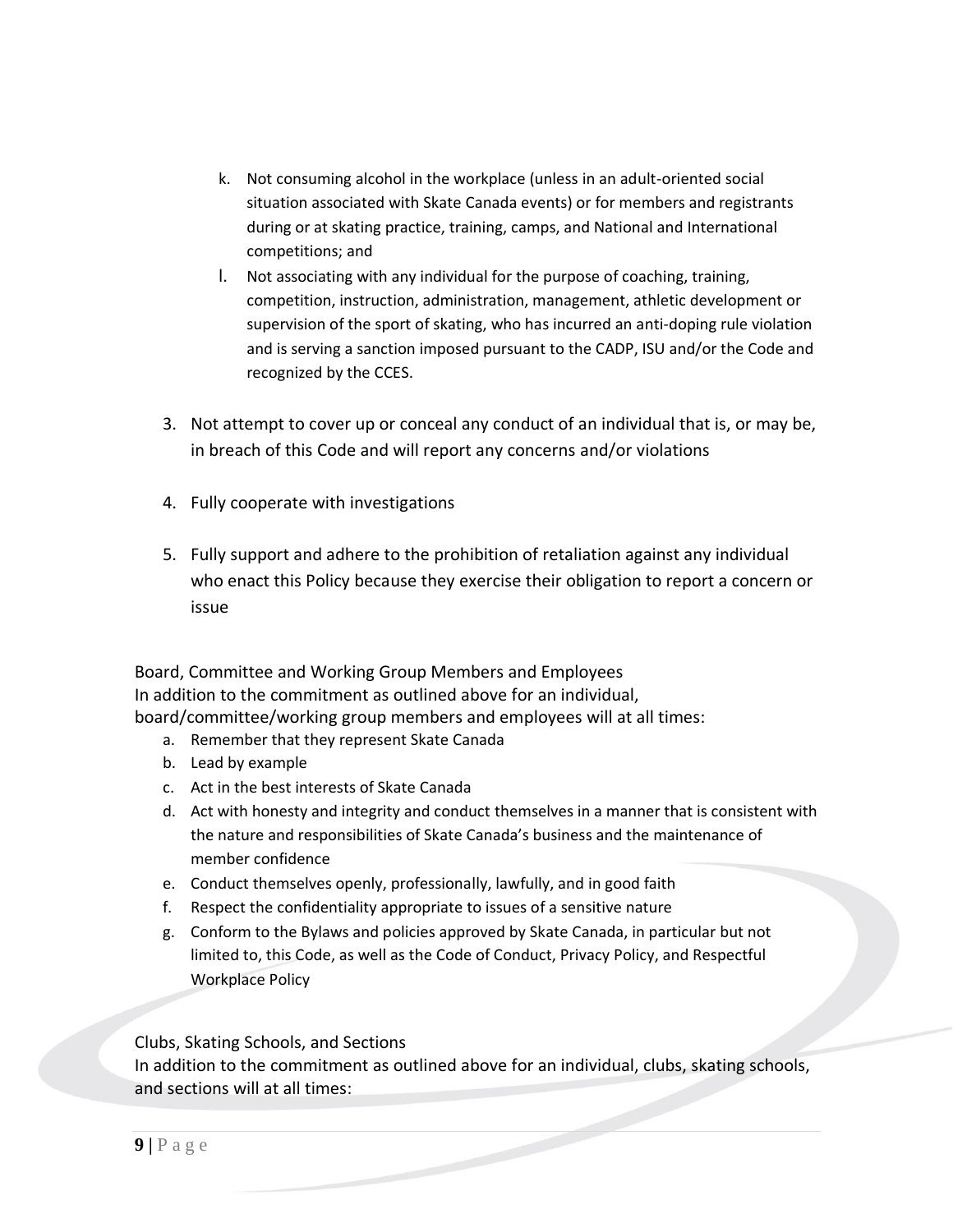- a. Remember that they represent Skate Canada
- b. Act in the best interests of Skate Canada
- c. Act with honesty and integrity and conduct themselves in a manner that is consistent with the nature and responsibilities of Skate Canada's business and the maintenance of member confidence
- d. Conduct themselves openly, professional, lawfully, and in good faith
- e. Respect the confidentiality appropriate to issues of a sensitive nature
- f. Conform to the Bylaws and policies approved by Skate Canada, in particular, this Code, as well as the Privacy Code, and National Safe Sport Program and policies thereunder

#### Coaches

In addition to the commitment as outlined above for an individual, coaches have additional requirements. The skater-coach relationship is a privileged one and plays a critical role in the personal and athletic development of their athletes. Coaches must understand and respect the inherent power imbalance that exists in this relationship and must be extremely careful not to abuse it.

Coaches will at all times:

- a. Remember that they represent Skate Canada
- b. Maintain the highest possible standards of professionalism and integrity, including but not limited to, such considerations and standards established by Skate Canada
- c. Ensure a safe, positive and healthy environment by selecting activities and establishing controls that are suitable for the age, experience, ability and fitness level of athletes
- d. Make decisions in the best interest of the skater/athlete
- e. Proactively address potentially harmful behaviour or an unsafe environment
- f. Under no circumstances provide, promote or condone the use of legal/illegal drugs or performance- enhancing substances
- g. Respect the coach/athlete relationship and not solicit the athlete/s of another coach
- h. At no time engage in an intimate or sexual relationship with an athlete of under the age of 18 years
- i. Accurately represent their technical, educational, certifications and professional credentials and resumé
- j. Exhibit important character traits of honesty, integrity, fairness, inclusiveness, reliability/dependability and cooperation when dealing with all participants in the sport so as to bring credit to the profession
- k. Act in accordance with Skate Canada's policies and procedures, in particular, this Code, as well as the Privacy Code, Anti-Doping Policy, and National Safe Sport Program and policies and procedures/protocols thereunder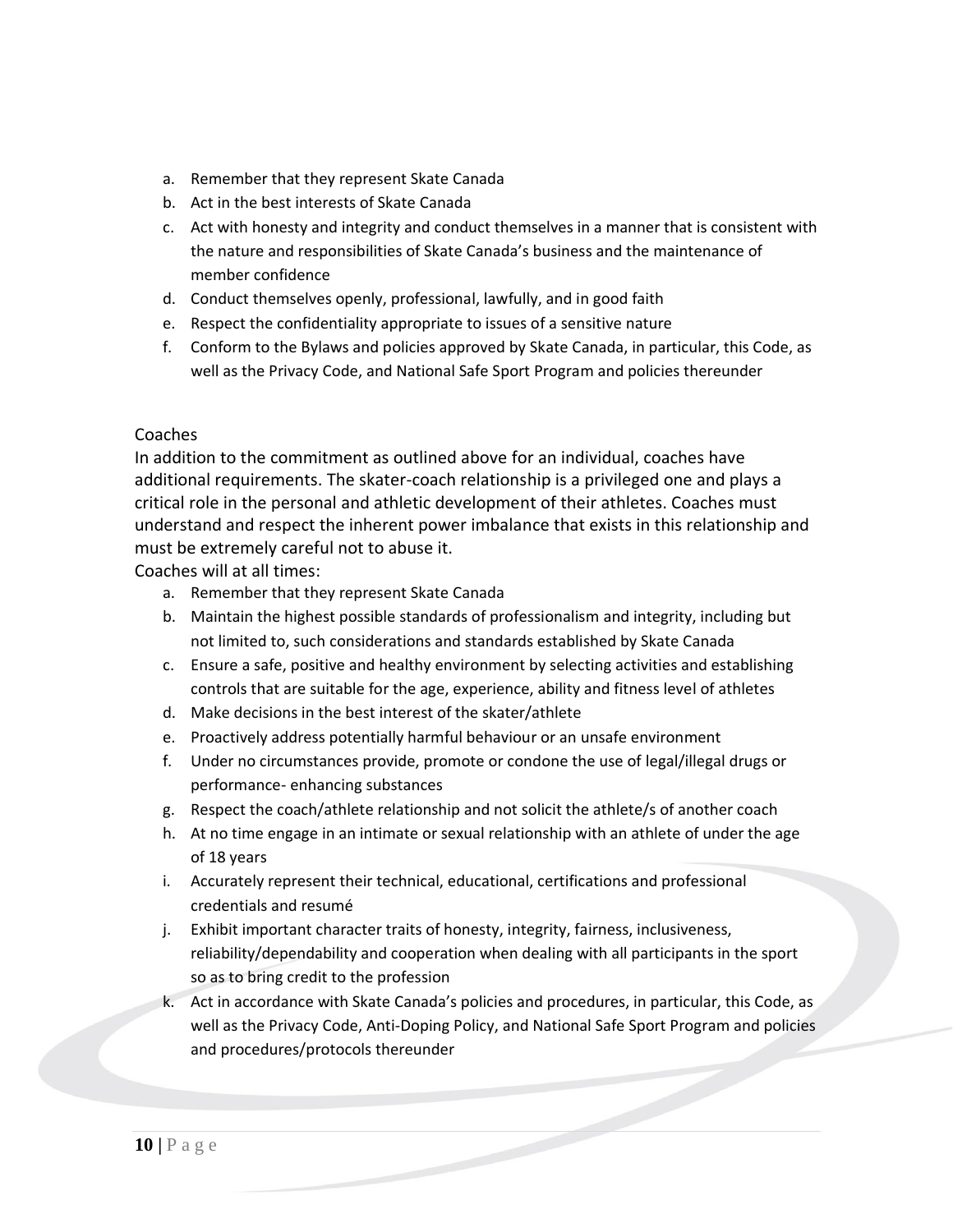#### Skaters/Athletes

In addition to the commitment as outlined above for an individual, skaters/athletes will have additional responsibilities to:

- a. Remember at all times that they represent Skate Canada
- b. Report any medical or fitness problems in a timely fashion, where such problems may limit the skater's/athlete's ability to travel, train or compete; or, in the case of carded skaters, interfere with the skater's/athlete's ability to fulfill requirements under the Athlete Assistance Program
- c. Properly represent themselves and not attempt to enter a competition for which they are not eligible, by reason of age, classification or other reasons
- d. Act in accordance with Skate Canada's policies and procedures, in particular, this Code, as well as the Privacy Code, Anti-Doping Policy, and National Safe Sport Program and policies thereunder

In addition to the commitments outlined herein for a skater/athlete, athlete's in the High-Performance Program are also held to the Athlete Agreement.

#### Officials

In addition to the commitment as outlined above for an individual, officials will have additional responsibilities to:

- a. Conduct all events according to the rules of Skate Canada
- b. Be fair and objective
- c. Avoid situations which a conflict of interest may arise
- d. Make independent judgments
- e. Address potentially harmful behaviour or an unsafe environment
- f. Act in accordance with Skate Canada's policies and procedures, in particular, this Code, as well as the Privacy Code, and National Safe Sport Program and policies thereunder

#### Parents/Guardians

In addition to the commitment as outlined above for an individual, Parents/Guardians of skaters will:

- a. Encourage athletes to play by the rules and to resolve conflicts without resorting to hostility or violence
- b. Never ridicule a participant for making a mistake during a performance or practice
- c. Provide positive comments that motivate and encourage participants continued effort
- d. Respect the decisions and judgments of officials, and encourage skaters/athletes to do the same
- e. Respect and show appreciation to all competitors, and to the coaches, officials and other volunteers who give their time to the sport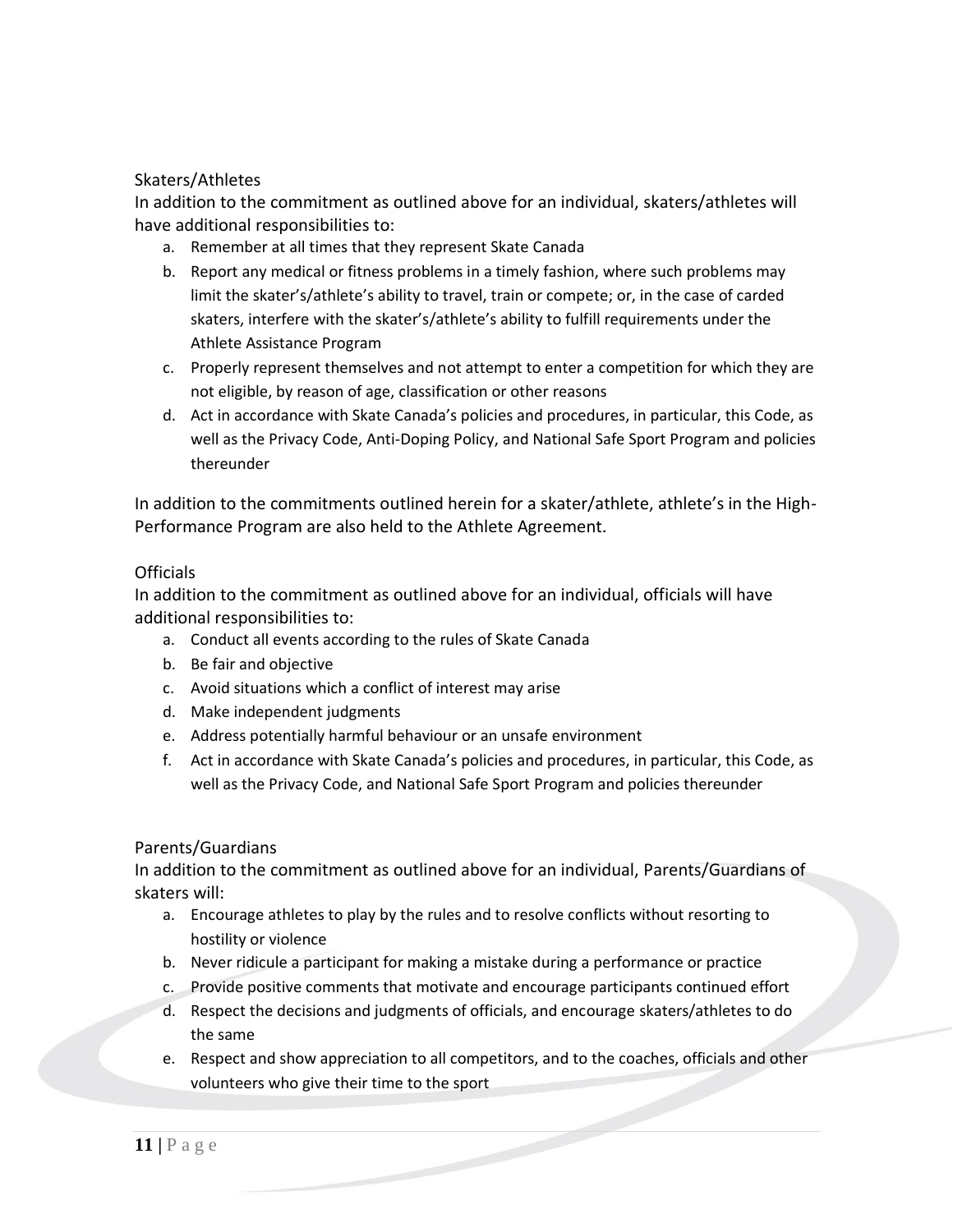f. Act in accordance with Skate Canada's policies and procedures, in particular, this Code, as well as the Privacy Code, and National Safe Sport Program and policies thereunder

## <span id="page-11-0"></span>Complying with the Code of Ethics

#### <span id="page-11-1"></span>Your Responsibilities

Every individual to whom this Code applies is responsible to safeguard the reputation of Skate Canada, including by complying with this Code.

#### <span id="page-11-2"></span>How to Report Concerns and/or Violations of this Code

**For those affiliated with the organization, reporting of concerns and/or violations of this Code are as follows:**

**For athletes/skaters, registrants, members, coaches, athlete support personnel, officials, parents/guardians**, **event volunteers**, alumni, and inductees to the Skate Canada hall of fame, concerns and/or violations of this Code can be reported on a confidential basis as follows:

- Email[: safesport@skatecanada.ca](mailto:safesport@skatecanada.ca)
- Telephone: 1-888-747-2372 ext.: 703

**For officers, directors of the Board of Skate Canada, members of the standing committee of the Board, and members of the operating committee, and employees** please refer to the Code of Conduct and the Whistleblower Policy for available reporting options of concerns and/or violations of this Code internally or through the independent, external Office of the Ombudsperson whistleblower program on a confidential or anonymous basis.

**For third-party service providers,** concerns can be reported to our independent, external Office of the Ombudsperson through our whistleblower program – either on a confidential or anonymous basis – by telephone, email or post, as follows:

- Online: www.integritycounts.ca/org/skatecanada
- Telephone: 1-866-921-6714
- Mail: P.O. Box 91880, West Vancouver, BC V7V 4S4, Canada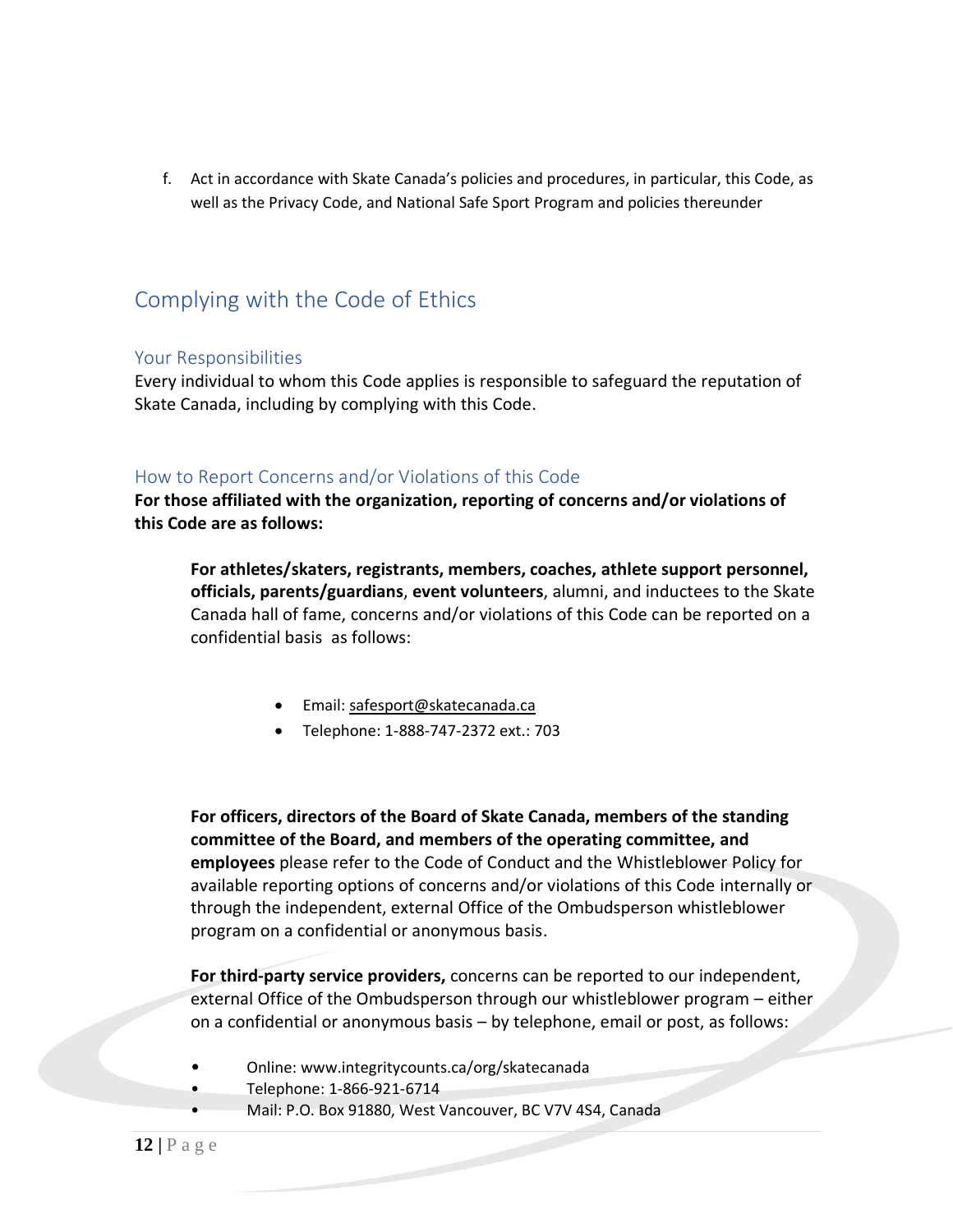- Email: skatecanada@integritycounts.ca
- Fax: 1-604-926-5668

#### <span id="page-12-0"></span>Investigation and resolution process

Upon receipt of a concern and/or violation of this Code, depending on the nature of the complaint and who received it, an evaluation of the severity of the concern will be performed to determine whether an internal or external investigation is required.

#### **For athletes/skaters, registrants, members, coaches, athlete support personnel, officials, parents/guardians, event volunteers, alumni, and inductees to the Skate Canada hall of fame**:

If the complaint is reported through the Safe Sport process, Skate Canada will ensure that all reports are promptly reviewed, followed up on and where appropriate, investigate accordingly and maintain oversight of the process to ensure appropriate and timely resolution.

#### **For officers, directors of the Board of Skate Canada, members of the standing committee of the Board, members of the operating committee of Skate Canada, and employees**:

If a complaint is made through the Office of the Ombudsperson whistleblower program, the independent external Ombudsperson will investigate accordingly and maintain oversight of the investigation to ensure appropriate and timely resolution.

**Refer:** 

**For complete details related to the whistleblower program, see the Whistleblower Policy and Code of Conduct.**

#### **For third-party service providers:**

If a complaint is made through the Office of the Ombudsperson, the independent external Ombudsperson will investigate accordingly and maintain oversight of the investigation to ensure appropriate and timely resolution.

#### <span id="page-12-1"></span>Decisions / Disciplinary Action

After reviewing the matter, a determination will be made regarding whether a violation of this Code and/or related Skate Canada policies and procedures has occurred, and if so,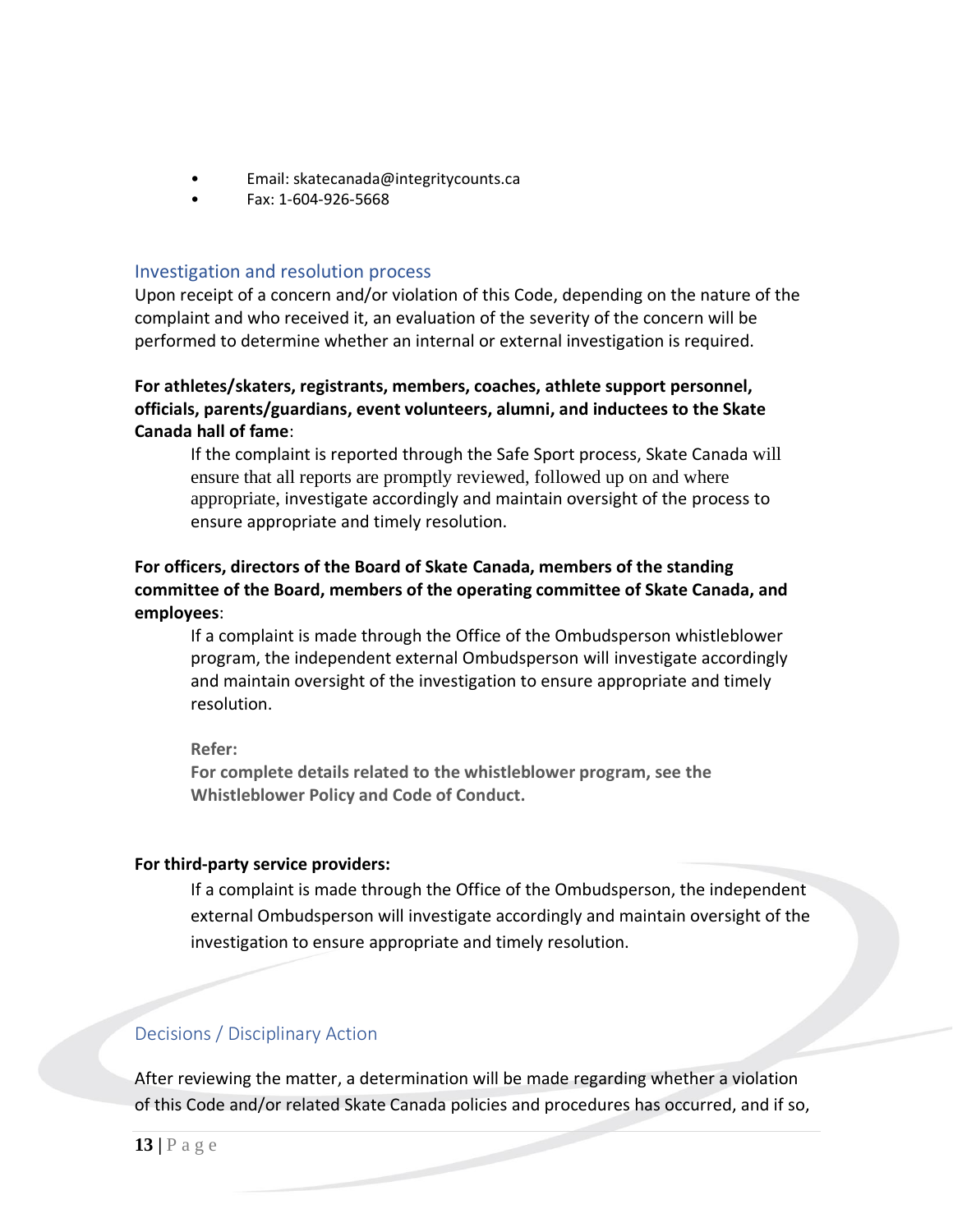the disciplinary action to be imposed. The disciplinary action imposed will be proportionate to, and reflective of, the nature and severity of the violation, and may involve one or more of a series of disciplinary measures, up to and including

- termination for officers, directors of the Board of Skate Canada, members of the standing committee of the Board, and/or members of the operating committee and employees
- suspension and/or expulsion for members and registrants

#### <span id="page-13-0"></span>Appeal Process

#### **For skaters, registrants, members, coaches, athlete support personnel, officials, parents/guardians, event volunteers, alumni, inductees to the Skate Canada hall of fame, and third-party service providers:**

A decision of the CEO (for skaters, registrants, members, coaches, officials, parents/guardians, alumni, and/or inductees to the Skate Canada hall of fame) or the Ombudsperson (for third-party service providers) related to this Code may be appealed to the Board, only in accordance with Code of Ethics Appeal Procedure (Procedure), if and as applicable. Not all decisions may be appealed. Decisions may only be appealed on procedural grounds where it has been demonstrated that:

- a decision was made outside of the authority or jurisdiction, as set out in Skate Canada's governing documents
- procedures were not followed as laid out in the bylaws or approved policies of Skate Canada
- a decision was influenced by bias, where bias is defined as a lack of neutrality to such an extent that the decision-maker is unable to consider other views, or that the decision was influenced by factors unrelated to the substance or merits of the decision
- discretion was exercised for an improper purpose
- a decision was made that was extreme and obviously unreasonable

The appeal process for Code of Ethics does not apply to the decisions relating to:

• The National Safe Sport Program policies and procedures, including Misconduct Reporting and Resolution and General Disputes Reporting and Resolution Policies and Procedures, Anti-Doping Policy, established by Skate Canada for which another appeal process already exists under these policies and procedures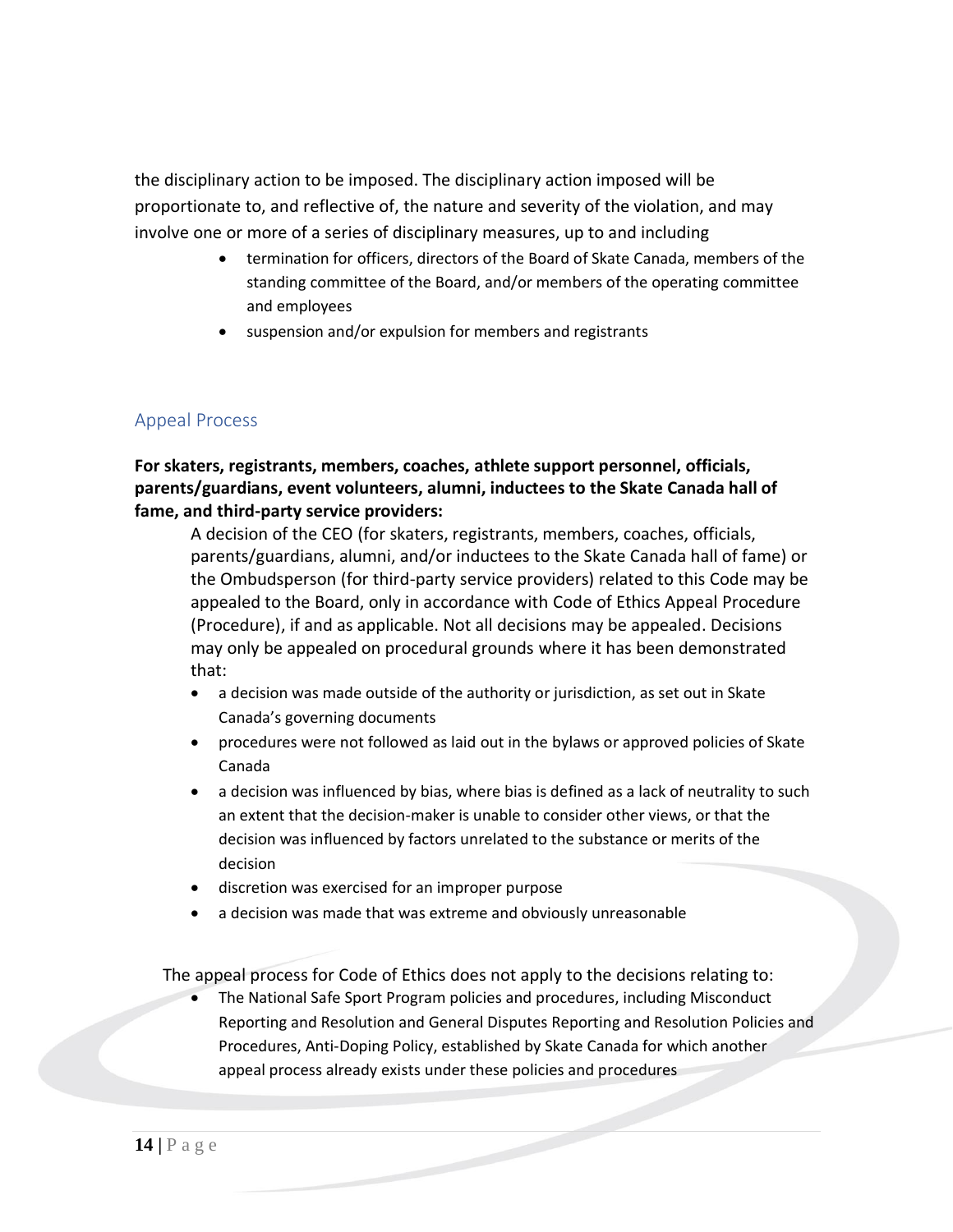- Skate Canada's operational structure, staffing, employment, or allocation of volunteer committee opportunities and opportunities, or the allocation of coach appointments and the withdrawal or termination of such volunteer/coach appointments or opportunities
- Issues related to budgeting or budget implementation
- Disputes over the rules of skating or the rules of competition
	- Commercial matters for which another dispute resolution process exists under a contract or applicable law
	- Matters that are decided by the members of Skate Canada, such as approval and amendment of the Bylaws, and enactment, amendment or repeal of the rules of competition
	- Decisions or discipline arising within the business, activities, or events organized by entities other than Skate Canada (appeals of those decisions shall be dealt with under the policies of those other entities unless requested and accepted by Skate Canada at its sole discretion)
	- Criminal offences for which the Appellant is seeking a criminal conviction
	- Any decisions made under this Code
	- Any other decisions dealt with under a Skate Canada policy where there is an appeal process

The individual appealing the decision will bear the onus of proof in the appeal, and must demonstrate, on a balance of probabilities, that the decision-maker has made an error. In addition, the individual appealing the decision must have abided by the terms of the resolution process in all respects, including complying with the confidentiality restrictions as outlined in this Code, failing which the appeal may be denied.

The Board will review the written Notice of Appeal and, at its sole discretion, determine if there are sufficient grounds for appeal.

**For officers, directors of the Board of Skate Canada, members of the standing committee of the Board, and members of the operating committee of Skate Canada, and employees**:

A decision made by a manager, executive management or the President (as applicable based on their role and/or function), may be appealed to the independent external Ombudsperson in accordance with the Whistleblower Policy.

**Refer:**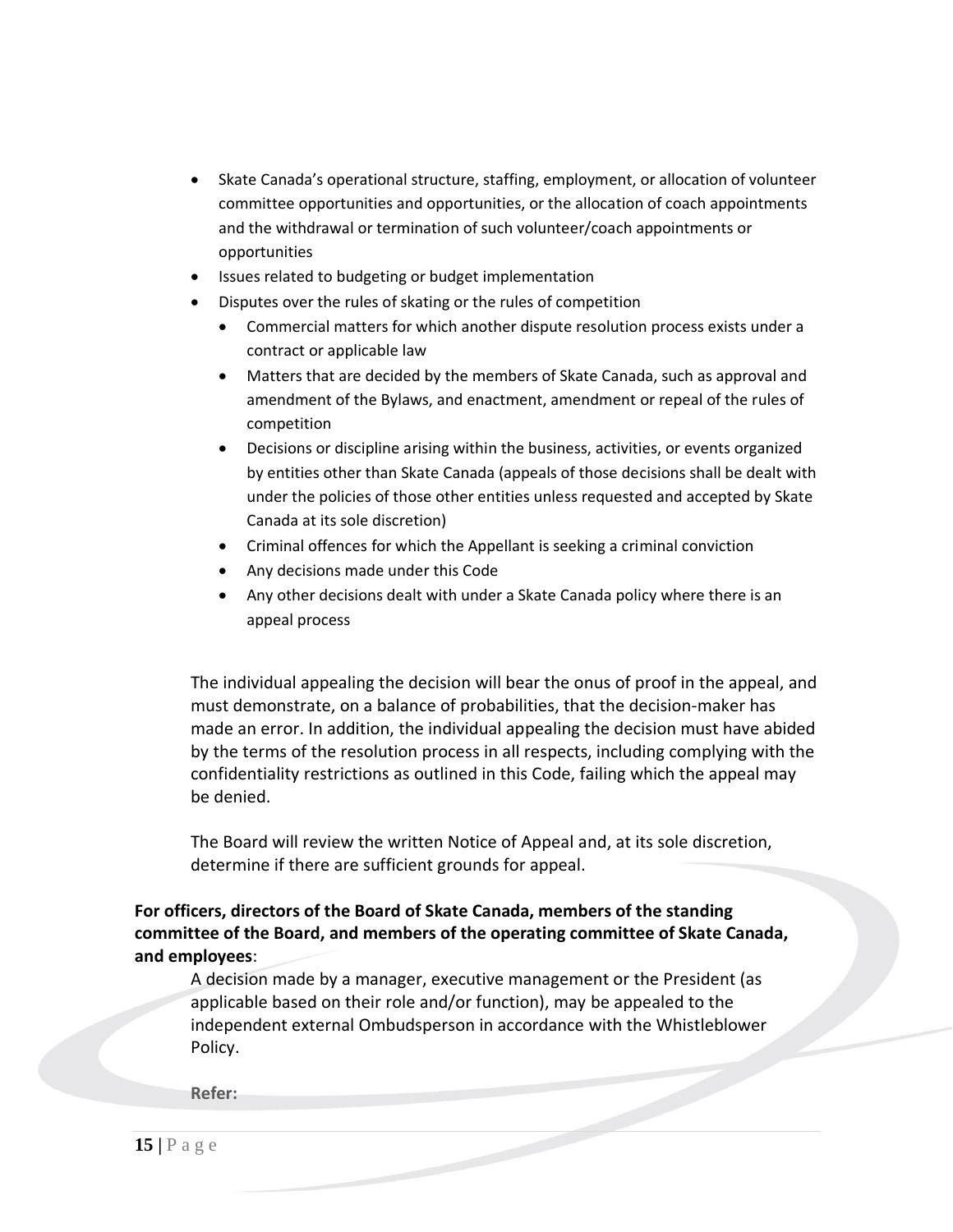**For complete details related to the whistleblower program, see the Whistleblower Policy and the Code of Conduct.**

#### <span id="page-15-0"></span>**Confidentiality**

Suspected or known improprieties may be submitted on a confidential basis by the individual. Reports of such improprieties will be kept confidential to the extent possible, consistent with the need to conduct an adequate follow-up or investigation.

#### <span id="page-15-1"></span>Protection from Retaliation

Skate Canada is committed to protecting individuals to whom this Code applies from any form of retaliation or reprisal for reporting in good faith, including to a governing authority, a possible violation of the Code.

#### <span id="page-15-2"></span>Acting in Good Faith

Anyone reporting a complaint concerning a violation or suspected violation of the Code must be acting in good faith and have reasonable grounds for believing the information disclosed is accurate. Any allegations that prove not to be substantiated and prove to have been made maliciously or intentionally false will be viewed as a serious disciplinary offense.

#### <span id="page-15-3"></span>Failure to Comply

Failure of an individual to comply with the Code may result in disciplinary action, up to and including termination of employment, sanctions including expulsion or suspension from Skate Canada, including but not limited to the competition, event, etc., depending on your role or function within Skate Canada.

#### <span id="page-15-4"></span>Annual Awareness Education and Attestation Campaign

It is your responsibility to be familiar with and understand the provisions of this Code, and related policies, procedures, codes and protocols. As part of the annual awareness campaign, all active employees, directors of the Board, members of standing committees of the Board, and members of operational committees of Skate Canada, coaches and officials are required as a condition of employment, their office or function, to complete awareness education and an attestation on an annual basis that they have complied with the obligations set out under the section entitled "Failure to Comply". Inactive employees on short-term or long-term disability or other leaves of absence are required to comply with the Code during their absence and will have previously attested to compliance with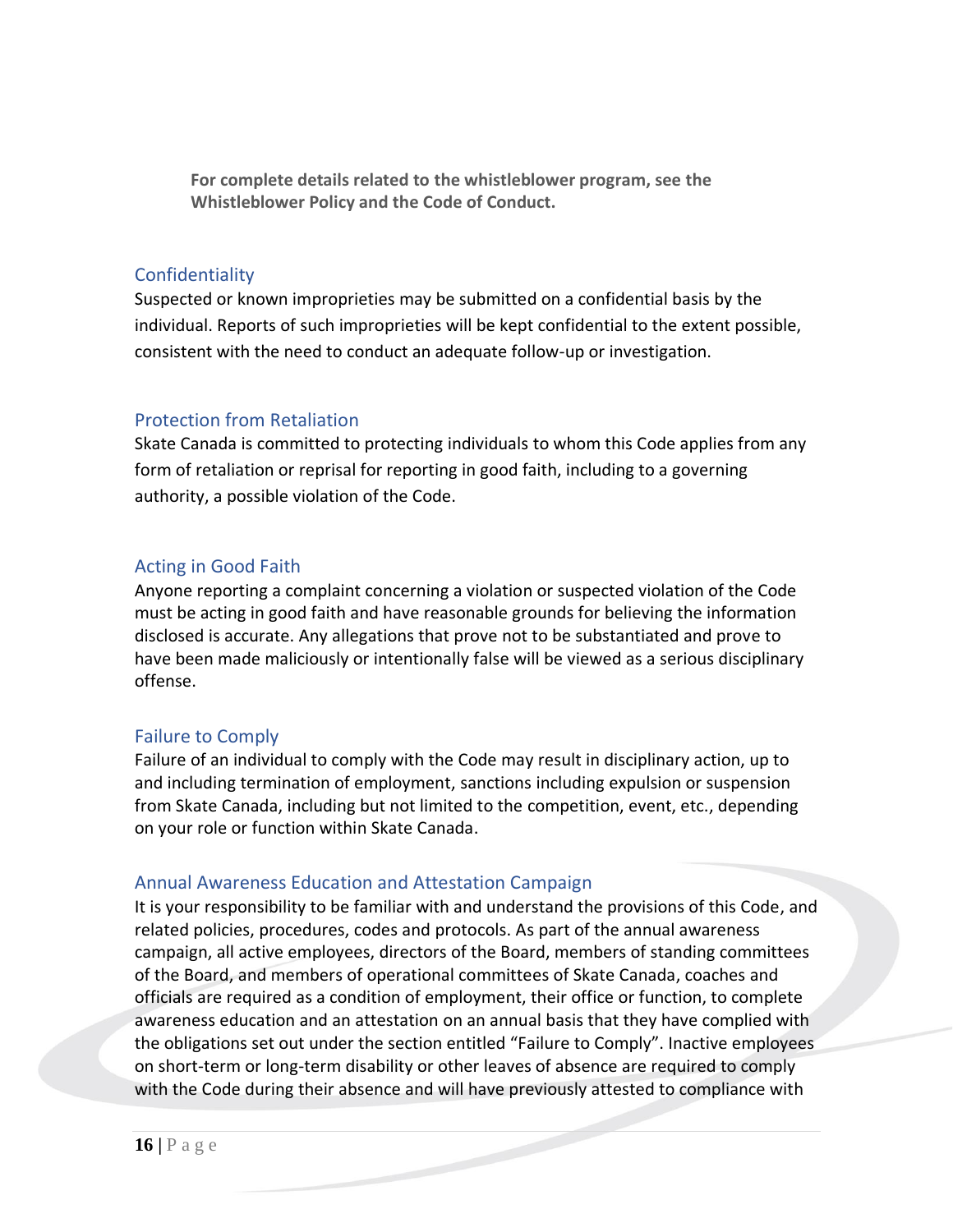the Code. In addition, athletes and designated athlete support personnel in the National Athlete Program are educated around the Athlete Agreement and Athlete Support Agreement, which includes the Code of Ethics.

### <span id="page-16-0"></span>Exceptions

As a general rule, there are no exceptions to this Code. Any special exceptions to this Code are made only under limited circumstances and only with the written approval of the CEO, with reporting on approved exceptions provided to the Board.

For the CEO, an officer, executive management and directors, any such waiver requires the express approval of the Board directly.

# <span id="page-16-1"></span>Governance / Oversight

The Board has oversight over this Code.

This Code is reviewed and approved at a minimum annually, or sooner if there are legislative or regulatory changes, as part of policy review and validation in accordance with the Policy Management Policy.

# <span id="page-16-2"></span>Questions/ Contact Information

For questions, please refer to the Senior Director, Operations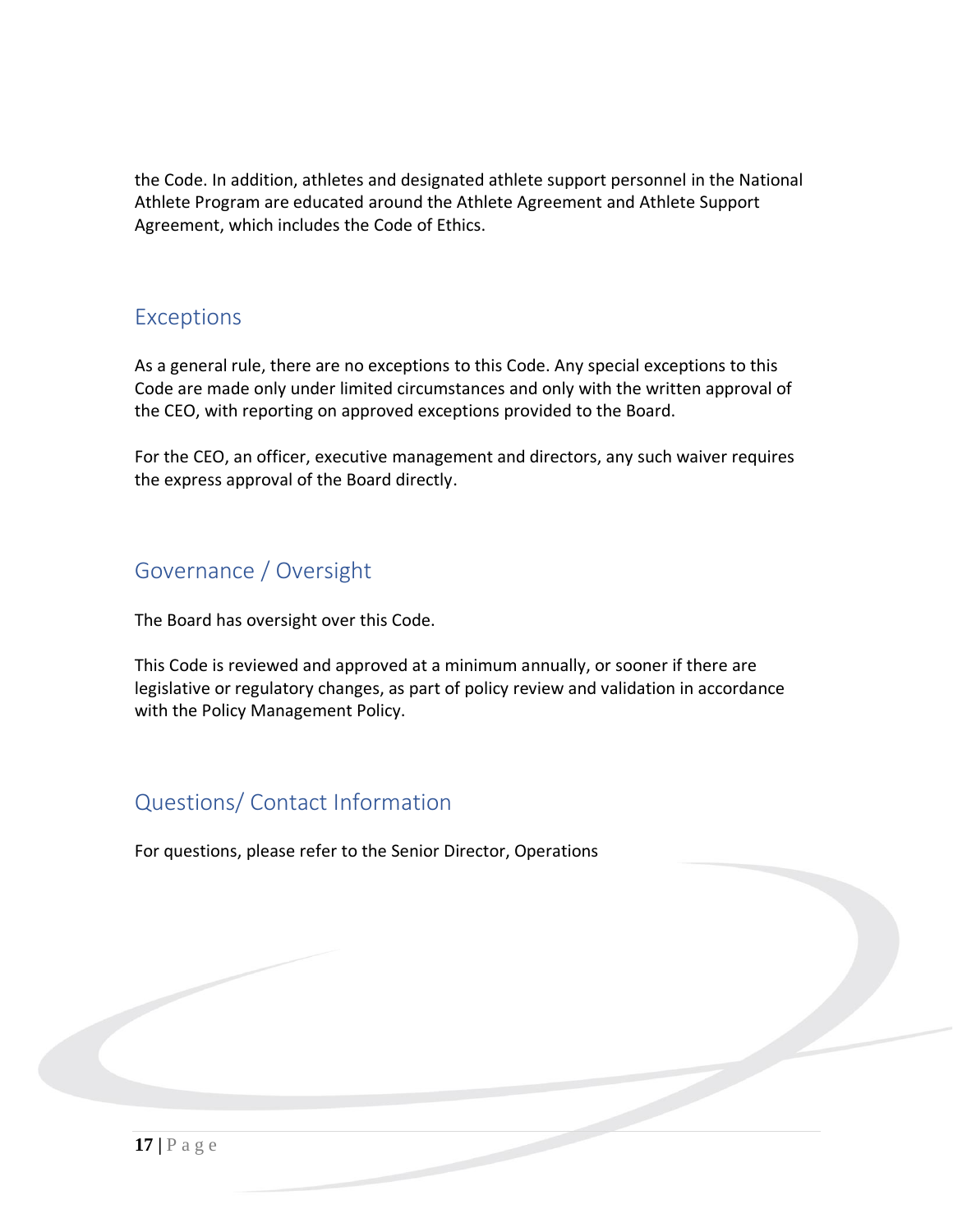### <span id="page-17-0"></span>**Definitions**

Certain terms used herein may not be capitalized; however, for the purposes of this Policy, the following terms herein have the ascribed meanings as set forth below. In addition, all references to the singular include the plural and vice versa.

#### *Refer: For complete definitions, refer to the related policies and procedures*

*athlete,* as defined by Sport Canada, means an individual who is member or registrant of a sport organization subject to the Universal Code of Conduct to Prevent and Address Maltreatment in Sport (UCCMS)

*athlete support personnel,* as defined by CCES as part of the CADP, means a coach, trainer, manager, agent, team staff, official, medical, paramedical, parent or any other person working with, treating or assisting an athlete participating in or preparing for sports competition (see Skate Canada Anti-Doping Policy)

*Board*, pursuant to the Bylaws, means the board of directors of Skate Canada

*Bylaws* means the bylaws of Skate Canada as amended and which are, from time to time, in force and effect

*CADP* means the Canadian Anti-Doping Program, as revised from time to time, implemented and managed by the CCES

*cannabis* means a cannabis plant as defined in the Federal *Cannabis Act* and the Ontario *Cannabis Act,* as revised from time to time

*CCES* means the Canadian Centre for Ethics in Sports, which is an independent, national, not-for-profit organization. CCES is responsible for the implementation and management of the CADP

*CEO* means Chief Executive Officer of Skate Canada, a Board appointed position

*club*, pursuant to the Bylaws, means a not-for-profit organization that is operating for the general purpose of providing Skate Canada programs and is managed by a volunteer board of directors

*coach*, pursuant to the Bylaws, means a skating expert with the required National Coaching Certification Program qualifications to provide a remunerated service at Skate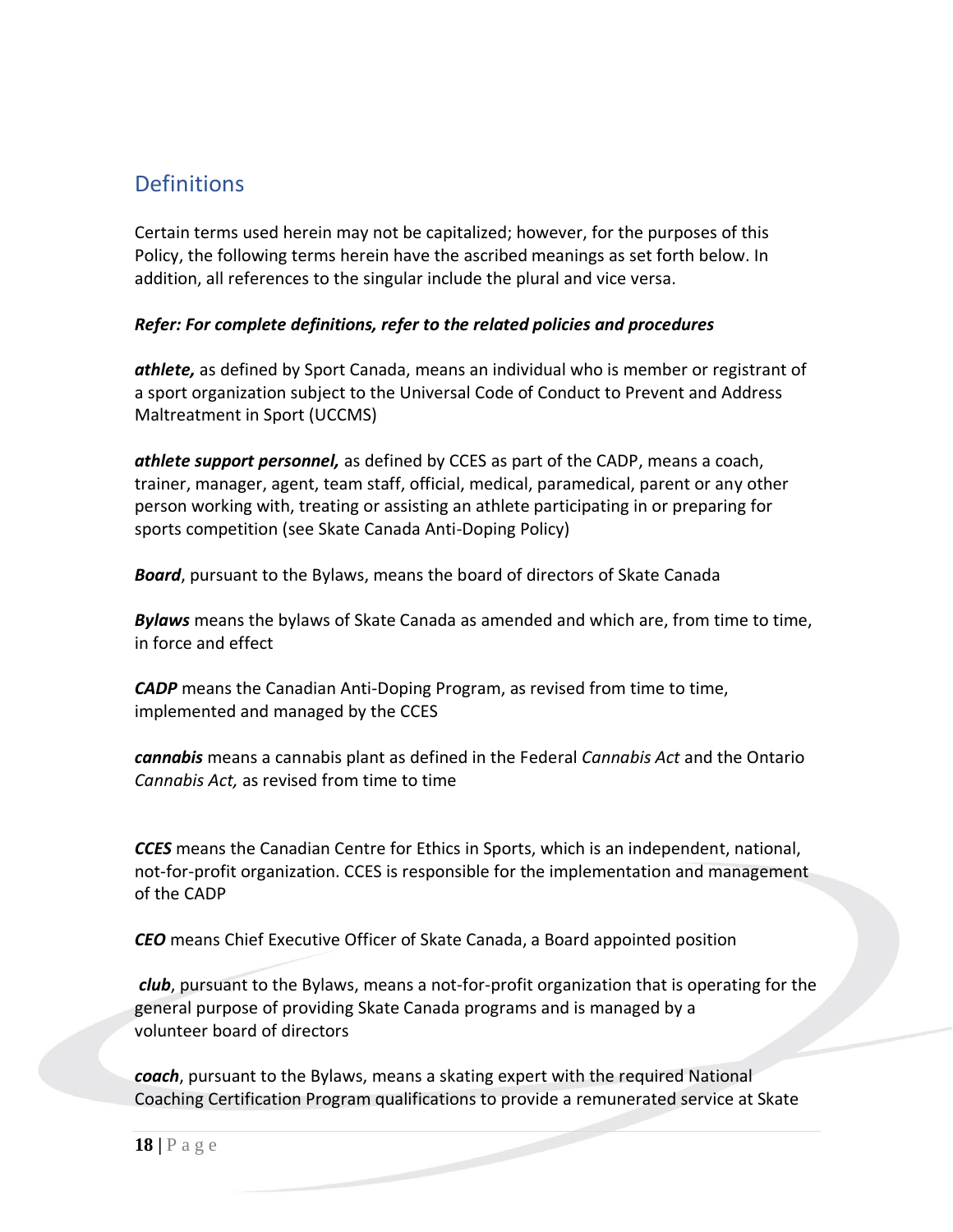Canada sanctioned clubs and skating schools, both on and off-ice. These individuals shall have registered, provided full payment and have met all professional coach registration requirements as set annually by Skate Canada

*director*, pursuant to the Bylaws*,* means a person elected or appointed to serve on the Board

*electronic communication* means communication using channels including but not limited to email, the Internet, the intranet, instant messaging, text messaging, facsimile, telephony (mobile/cellular, land/fixed line, etc.), voice communications, and social media

*employee* means a person who is hired by Skate Canada on a permanent full-time or short-term on-going basis, or on a temporary / contractual basis for a defined period of time. Employees may also include certain independent contractors/consultants who, while not technically employees within the meaning of applicable labour or tax laws, have been identified as being subject to this National Safe Sport Program

*executive management* of Skate Canada means the Senior Director, Marketing and Events, Senior Director, Operations, and the Senior Director, Performance Excellence, all of whom report directly to the CEO

*individual* means registrants**,** and persons employed by, affiliated with, or engaged in activities, events/competitions, and programs with and/or hosted by Skate Canada Skate Canada including, but not limited to, skaters, athletes, coaches, officials, parents and/or guardians, members, registrants, officers, directors, members of the standing committees of the Board, members of the operating committees and working groups of Skate Canada, employees, athlete support personnel, event volunteers, alumni, and inductees to the Skate Canada hall of fame and, for the purposes of this policy, sections of Skate Canada

*International Standard(s)* means the international standards and guidelines adopted by WADA in support of the Code, as revised from time to time.

*IOC* means the International Olympic Committee

*ISU* means the International Skating Union, which is the exclusive international sport federation recognized by the International Olympic Committee (IOC) administering sports in the branches of figure skating and speed skating throughout the world. The ISU is composed of a number of national associations called ISU Members, who administer ISU sports at the national level and recognize that all international matters are under the sole jurisdiction and control of the ISU. ISU is responsible for the ISU Anti-Doping Rules and ISU Anti-Doping Procedures (both as revised from time to time), as compiled in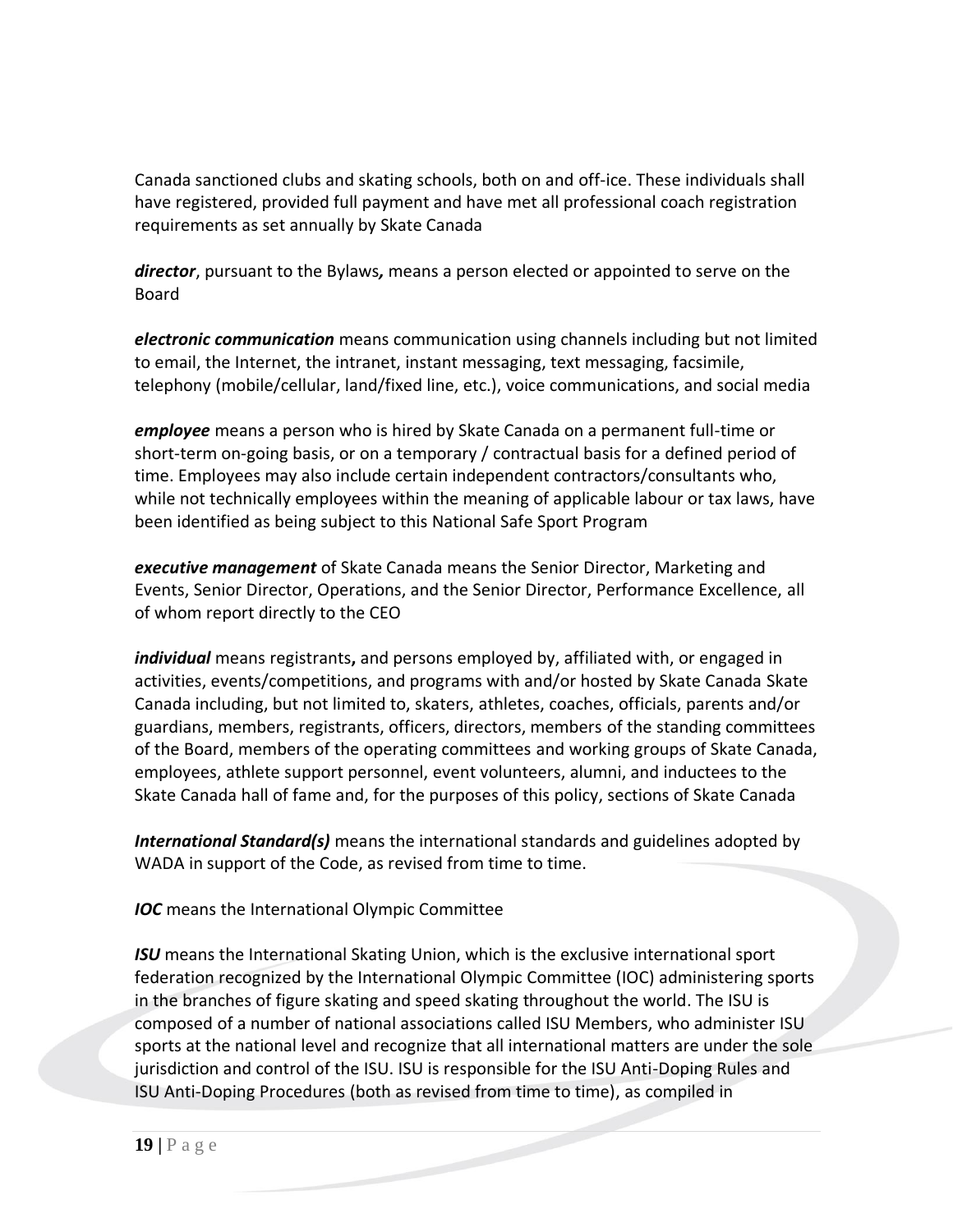accordance with the WADA Code, which apply to all skating activities over which the ISU has jurisdiction.

*law* means any applicable legislation, statutes, regulations, policies, rules and codes of conduct established by government, legal or regulatory authority, or by any self-regulated industry association by which Skate Canada is or has agreed to be bound

*maltreatment*, as defined in the UCCMS and as may be amended from time to time, means volitional acts that result in harm or the potential for physical or psychological harm, including but not limited to behaviours, acts and/or conduct of abuse including physical, psychological, and sexual; neglect; grooming; and interference or manipulation with the processes related to the implementation of the National Safe Sport Program, including retaliation, aiding and abetting, failure to report maltreatment of a minor, failure to report inappropriate conduct, and intentionally filing a false allegation

*member*, pursuant to the Bylaws, means each person that meets the requirements of any of the three Member classes as defined in Article 3 of the Bylaws and that has been duly admitted as a member of Skate Canada (which includes coaches, clubs, and skating clubs)

*minor* means a child under the age of majority and as defined in the province or territory of Canada, as may be amended from time to time. It is the responsibility of the adult to know the age of a minor

*misconduct* means acts, conduct and/or behaviours that result in or have the potential to result in physical or psychological harm, which for the purposes of the National Safe Sport Program includes: maltreatment (behaviours, acts and/or conduct of abuse including physical, psychological, and sexual; neglect; grooming; and interference or manipulation with the processes related to the implementation of the National Safe Sport Program, including retaliation, aiding and abetting, failure to report maltreatment of a minor, failure to report inappropriate conduct, and intentionally filing a false allegation), abuse of authority, bullying, harassment, and discrimination, all as defined within the National Safe Sport Program

*officer* means the President of Skate Canada and such other officers as the Board may determine by ordinary resolution

*organization* means Skate Canada, unless otherwise noted

*President*, pursuant to the Bylaws, means the chair of the Board and officer of Skate Canada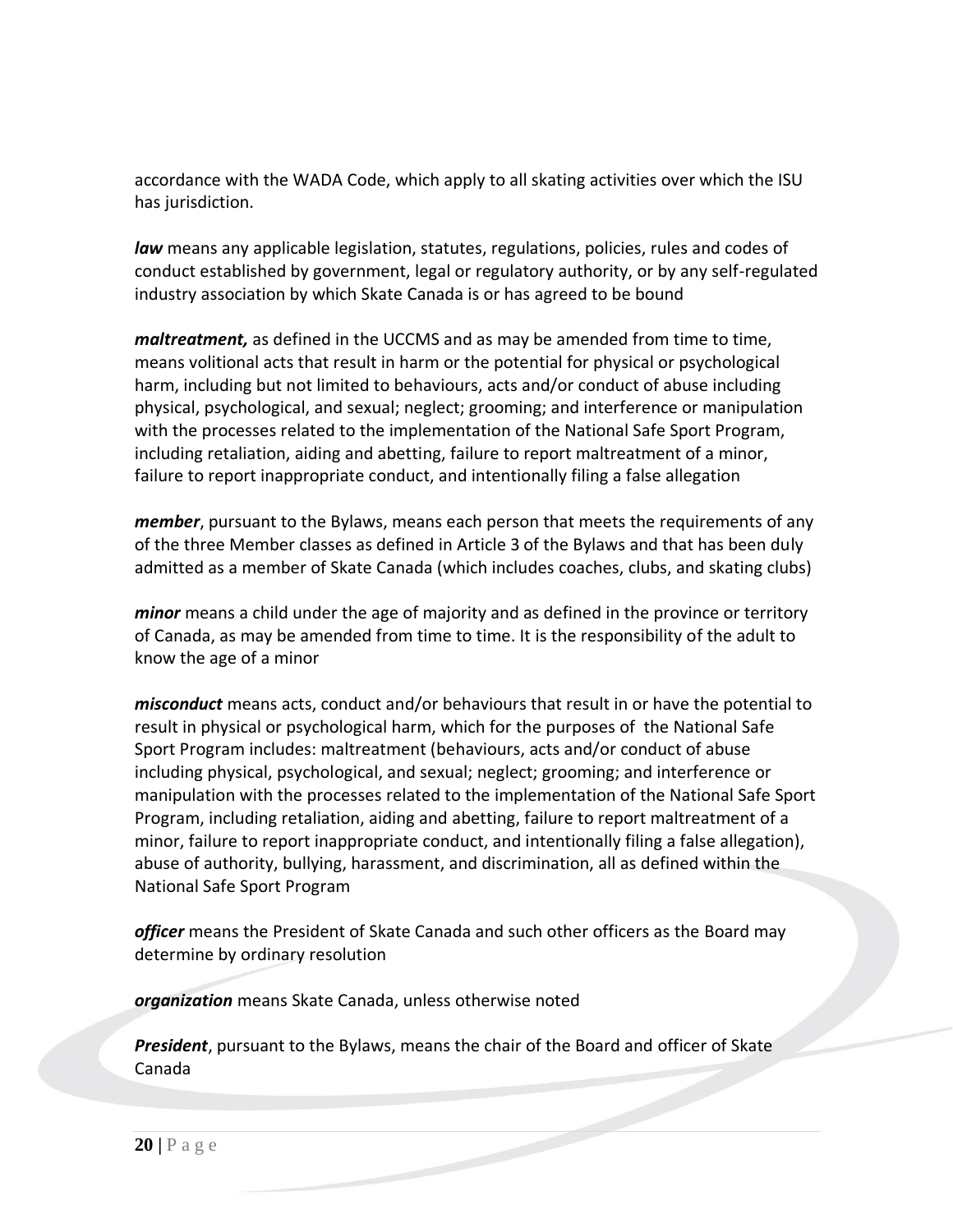*registrant*, pursuant to the Bylaws, means (i) an individual who is registered by a club or skating school with Skate Canada and who is subject to all applicable rules, regulations and policies of Skate Canada but who is not a member; and (ii) an individual who is engaged in any activity provided, sponsored, supported, sanctioned or recognized by Skate Canada and registered directly with Skate Canada but who is not a member (which includes skaters, athletes and officials)

*Safe Sport division* is a division of the Operations department of Skate Canada, reporting to the Senior Director, Operations, through which an individual may report incidents of injury and general disputes to Skate Canada

*section*, pursuant to the Bylaws, means an organization incorporated or organized in a particular province or territory (and in some cases, a combination thereof) strategically aligned with Skate Canada, that may receive funds from provincial or territorial Governmental Authorities and be subject to applicable sport recognition programs and transfer payment arrangements. Each Section is held to the governance and operating requirements of their respective province and / or territory(ies) and is responsible for skating in their respective jurisdictions

*skater*, pursuant to the Bylaws, means (i) a person who is registered at a club or skating school with Skate Canada and who is subject to all applicable rules, regulations and policies of Skate Canada but who is not a member; and (ii) a person who is engaged in any activity provided, sponsored, supported, sanctioned or recognized by Skate Canada and registered directly with Skate Canada but who is not a member (skater includes an athlete as defined within this Policy)

*skating school*, pursuant to the Bylaws, means an organization other than a club that is operating for the general purpose of providing Skate Canada skating programs

*social media* means interactive digital-media technologies that facilitate the creation and sharing of information, ideas and other forms of expression via virtual communities and networks

*third-party service provider* means means a person or corporate entity having a business relationship of any kind with Skate Canada (such as but not limited to, suppliers, vendors, service providers, sponsors, partners, etc.)

*UCCMS*, means the "Universal Code of Conduct to Prevent and Address Maltreatment in Sport", as revised from time to time, the core Sport Canada Core document which serves as the foundation for the development of a coordinated implementation strategy to prevent and address maltreatment across all levels of the Canadian sport system, and for all participants (including athletes, coaches, officials, administrators, practitioners, etc.)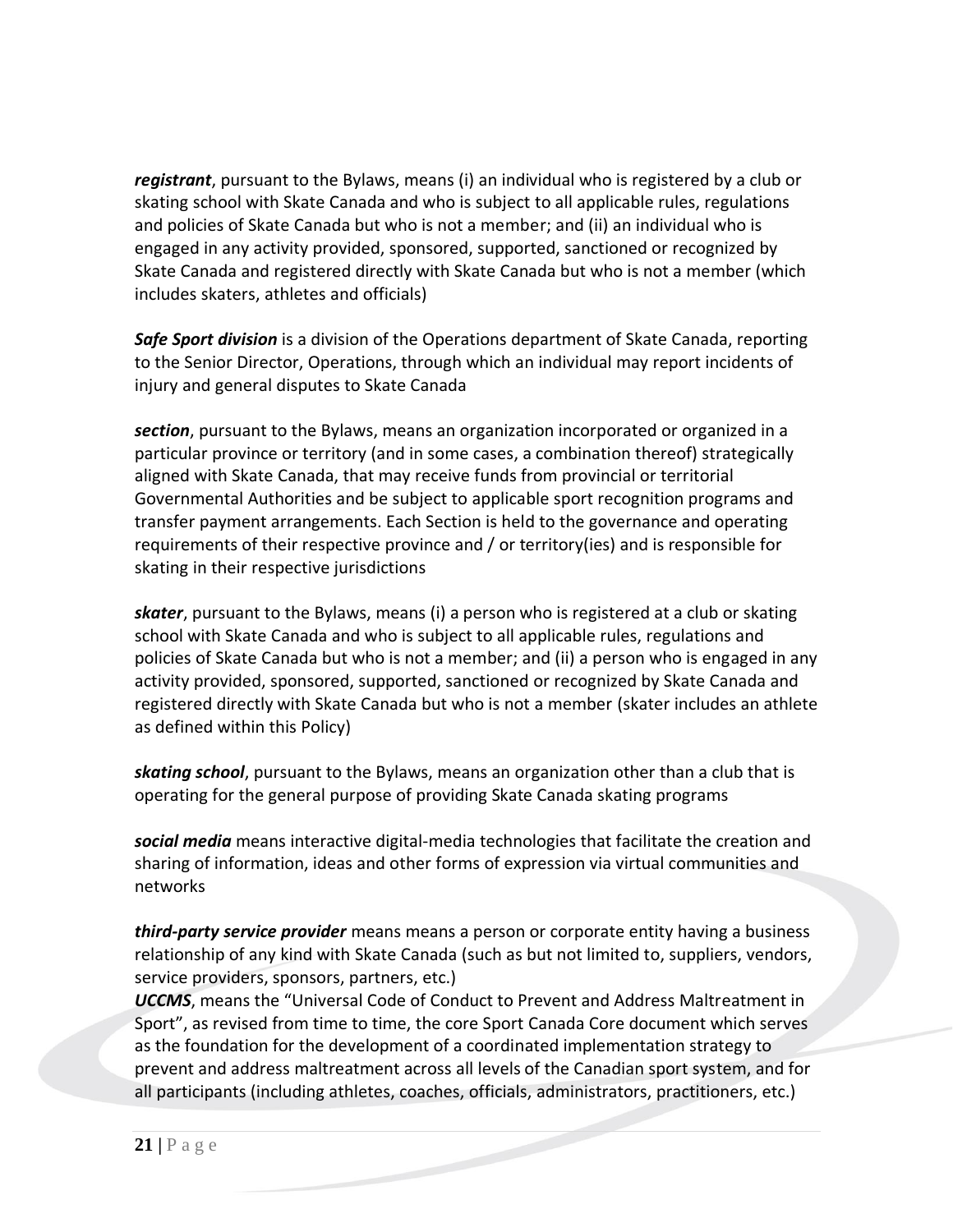*WADA* means the World Anti-Doping Agency (WADA) which is an international independent agency composed and funded equally by the sport movement and governments of the world. Its key activities include scientific research, education, development of anti-doping capacities, and monitoring of the World Anti-Doping Code (WADA Code) – the document harmonizing anti-doping policies in all sports and all countries – which includes the possible Anti-Doping Rule Violations (ADRV)

*WADA Code* means the WADA core document that provides the framework for antidoping policies, rules, and regulations, as revised from time to time, within sport organizations and among public authorities, and is designed to harmonize anti-doping policies and ensure the standards are the same for all athletes

*they, their, you, your* means an individual to whom this Policy applies, unless noted otherwise

*we, us, our* means Skate Canada, unless noted otherwise

### <span id="page-21-0"></span>Related Documents

Legislation\*:

Canadian Criminal Code Canadian Charter of Rights and Freedoms Official Languages Act Ontario Human Rights Code Personal Information Protection and Electronic Documents Act (Canada) Rowan's law (Ontario), and other provincial/territorial legislation as may be applicable

Industry Codes/Policies\*:

Government of Canada / Sports Canada: ethics and safety in sport Canadian Anti-Doping Program Canadian Guideline on Concussion in Sport Canadian Olympic Committee Code to Address Maltreatment in Sport Canadian Olympic Committee Code of Ethics Canadian Sport Policy Canadian Policy Against Doping in Sport Coaching Association of Canada: Coaches Code of Ethics and the Responsible Coaching Movement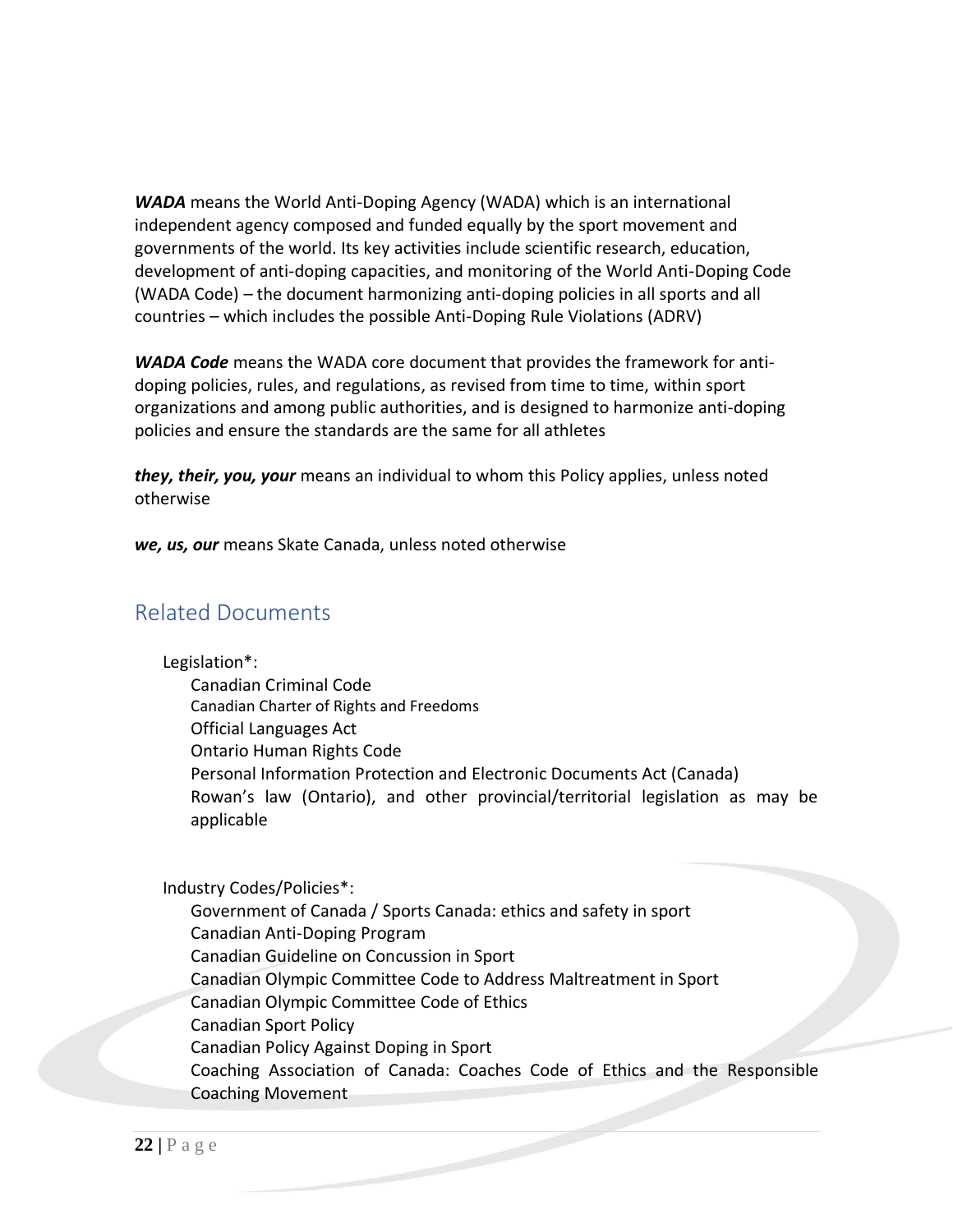International Skating Union ("ISU") Code of Ethics ISU Anti-Doping Rules, ISU Anti-Doping Procedures ISU Constitution and Regulations ISU Medical Guide National Coaching Certification Program Code of Ethics Physical Activity and Sport Act (Canada) Universal Code of Conduct to Prevent and Address Maltreatment in Sport (Canada) World Anti-Doping Agency Code ("WADA") and International Standards and guidelines

*\*Current and as may be amended from time to time*

#### Skate Canada

The Code of Ethics and the Code of Ethics Appeal Procedure are to be read in conjunction with the following policies, procedures, protocols and guides:

### **For Coaches, Officials, Skaters, Registrants, Members, Parents/Guardians, Alumni, and Inductees to the Hall of Fame**:

Anti-Doping Policy, and appeal procedure thereunder Athlete Agreement Athlete Support Agreement ((for designated athlete support personnel) Concussion Policy, and the Concussion Protocol Equity, Diversity, and Inclusion Statement General Dispute Reporting and Resolution Policy, and procedure thereunder Safe Sport Handbook, including helmet use and anti-doping guidelines Incidents of Injury Reporting and Management Policy, and procedure thereunder Misconduct Reporting and Resolution Policy, and procedure thereunder National Safe Sport Program Privacy Code Electronic Communications Standards of Conduct (together with the

Electronic Communications Protocols)

**For Employees, Directors of the Board, Board Committee Members, and Operating Committee Members (as applicable), in addition to the policies noted**